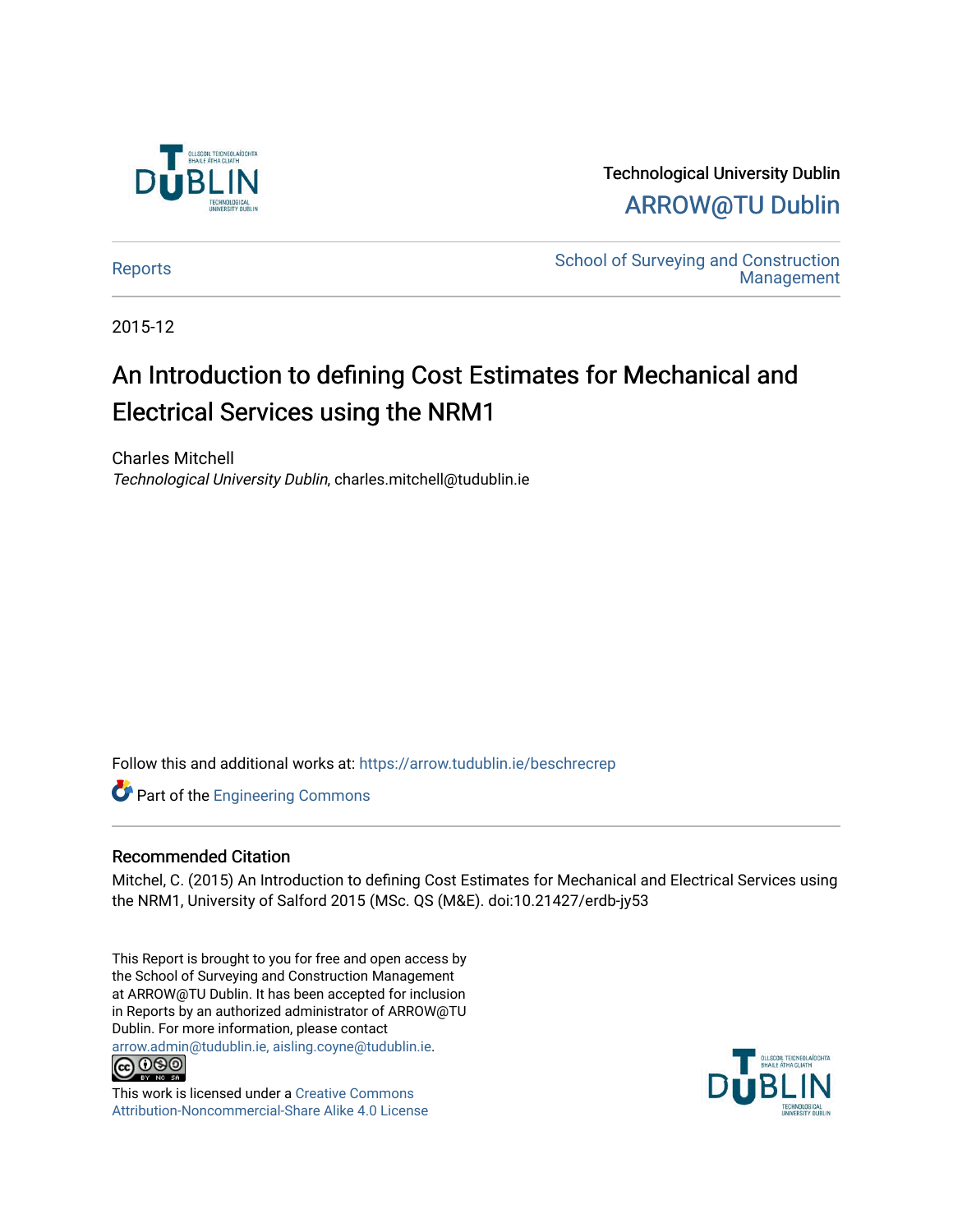# An Introduction to defining Cost Estimates for Mechanical and Electrical Services using the NRM1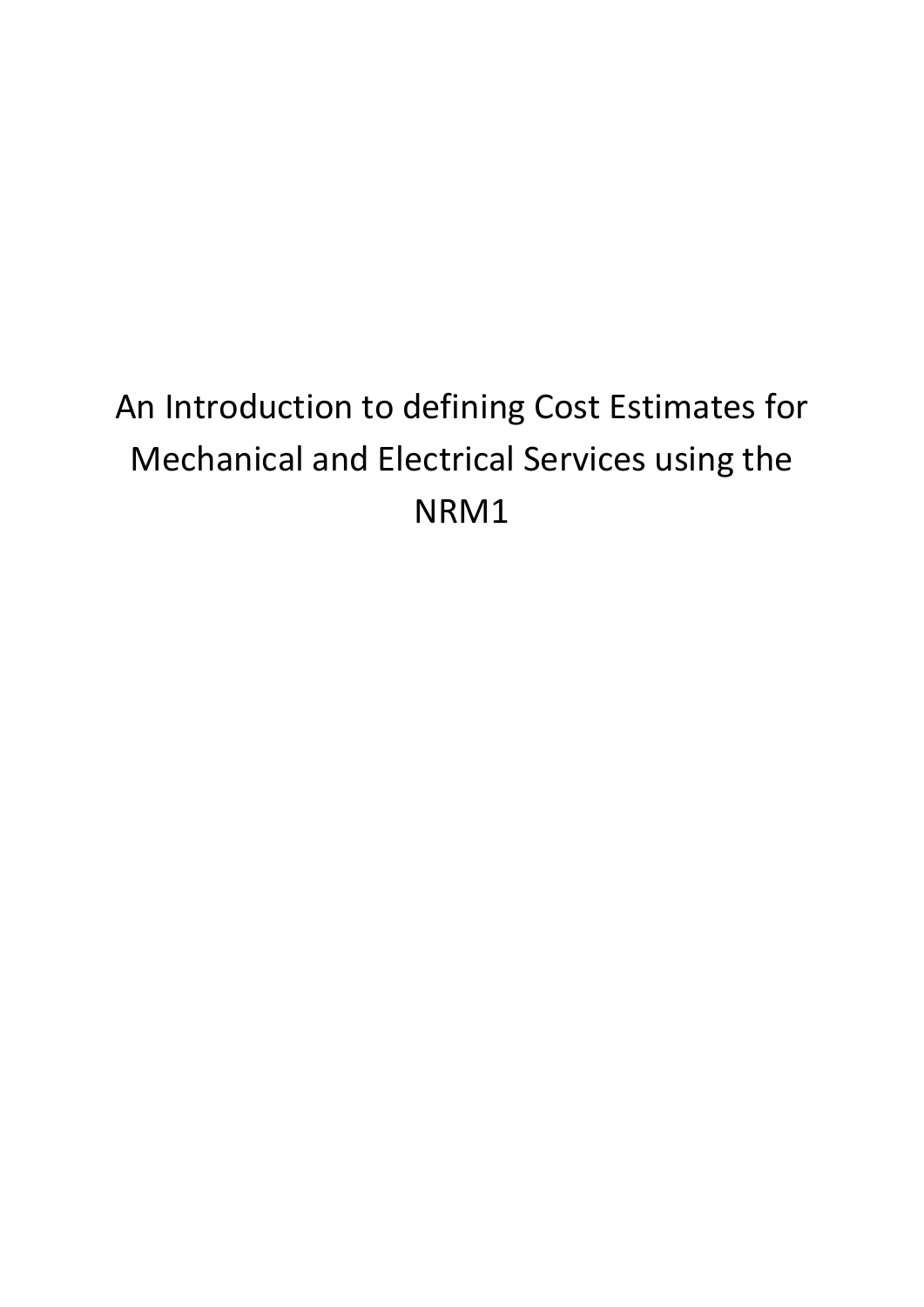#### **Contents**

| List of Figures                                                                  | $\overline{2}$ |
|----------------------------------------------------------------------------------|----------------|
| List of Tables                                                                   | 3              |
| <b>Executive Summary</b>                                                         | 4              |
| Introduction                                                                     | 4              |
| Task 1 - Identification of HVAC services and electrical elements                 | 5.             |
| Task 2 - Development of prices for HVAC and electrical services components       | 8              |
| RIBA Stage Two - Concept Design                                                  | 8              |
| RIBA Stage Three - Developed Design                                              |                |
| 9                                                                                |                |
| RIBA Stage Four - Technical Design                                               | 10             |
| Conclusion                                                                       | 11             |
| Bibliography                                                                     | 12             |
| References                                                                       | 13             |
| Appendix 1 - Client Information required for NRM1 Order of Cost Measurement      | 14             |
| Appendix 2 - Architects Information required for NRM 1 Order of Cost Measurement | 16             |
| Appendix 3 - NRM 2.4 Order of Cost Measurement                                   | 18             |
| Appendix 4 - Order of Cost Measurement example                                   | 20             |
| Appendix 5 - Bill of Quantities example                                          | 22             |
| Appendix 6 - Estimated Costs examples                                            | 27             |
| Appendix 7 - Schedule of Mechanical equipment                                    | 32             |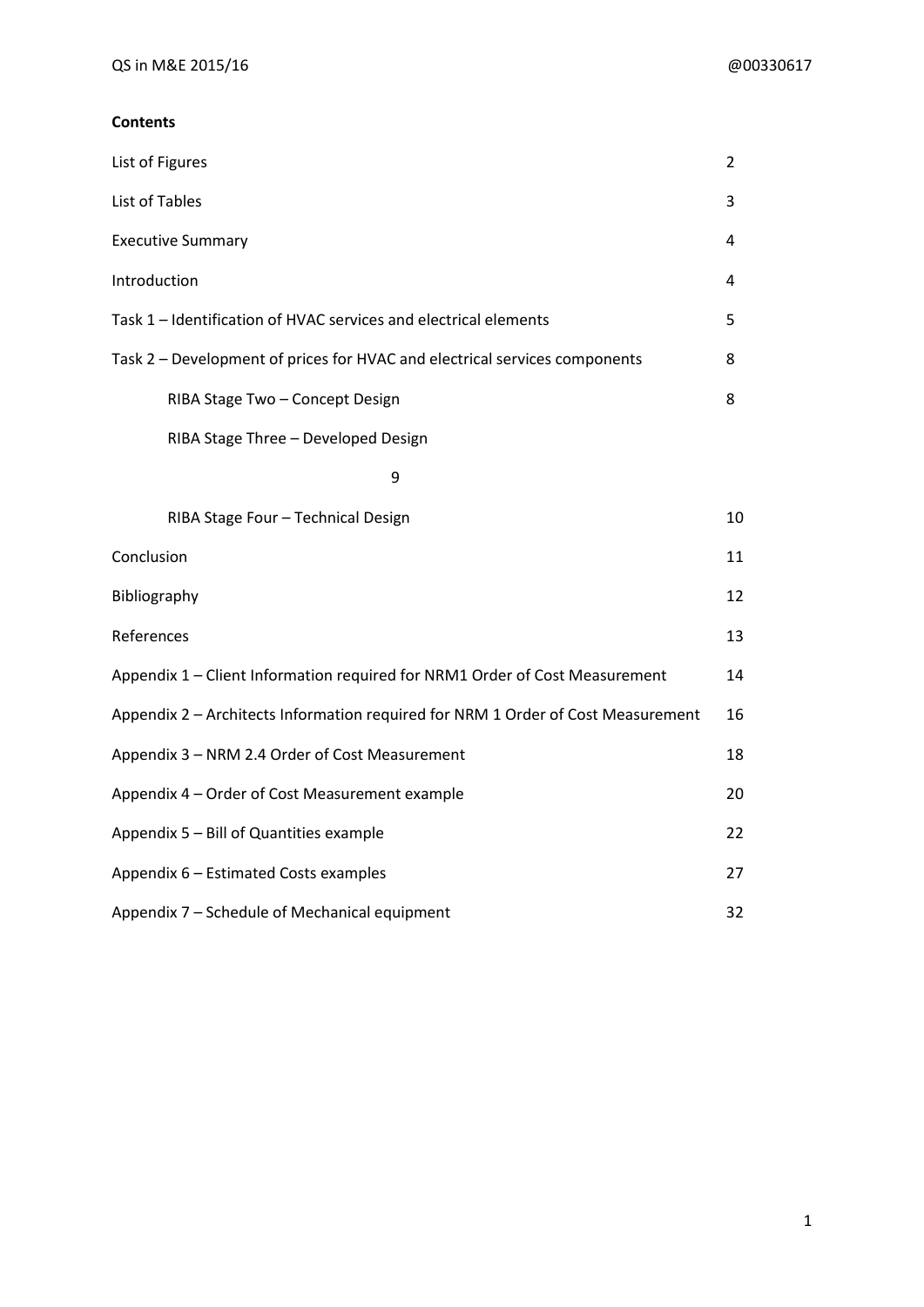## **List of Figures**

| Fig.1 Modular Boiler |  |
|----------------------|--|
| Fig. 2 Earth Bonding |  |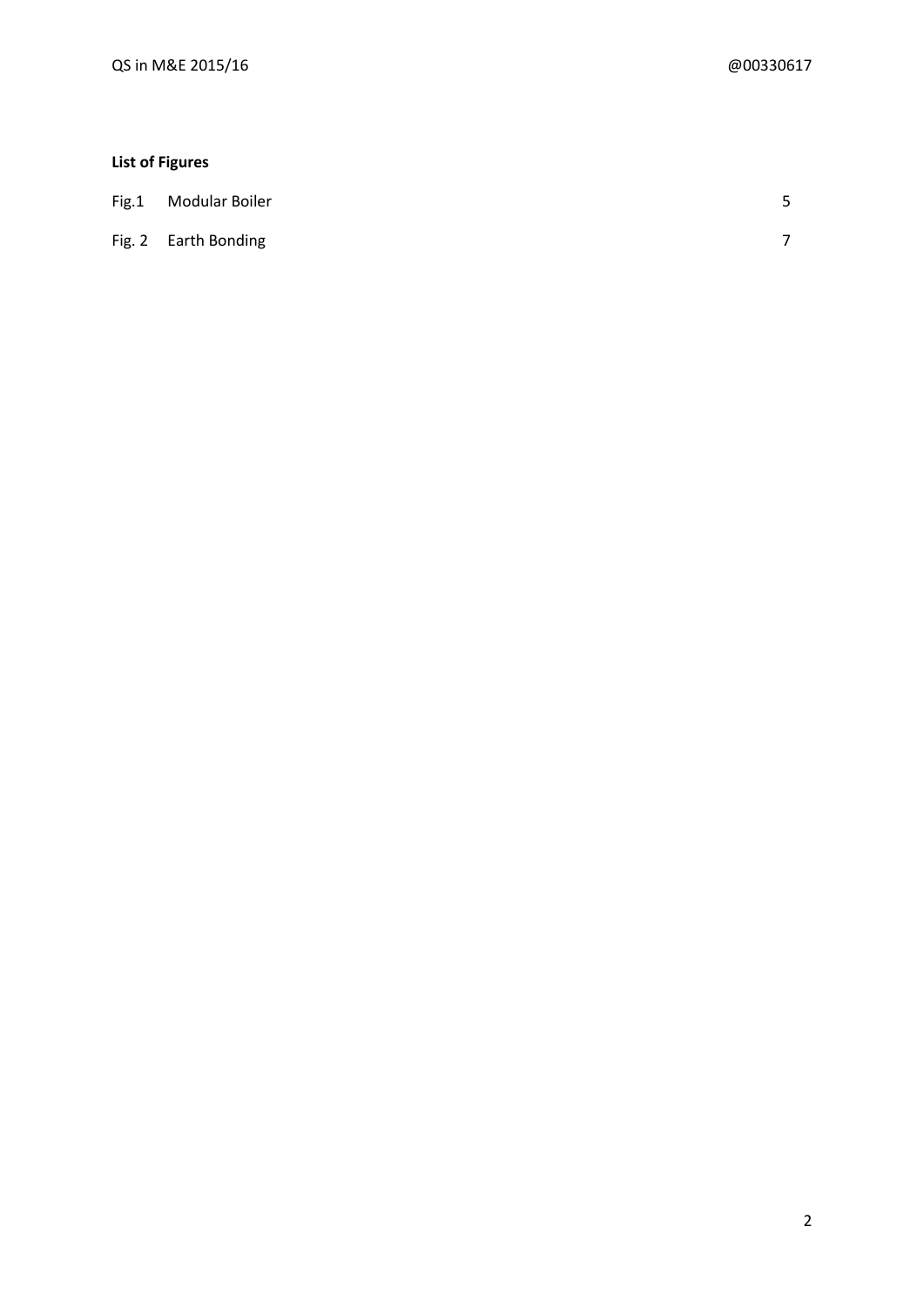## **List of Tables**

| Table 1 – Elements used in preparation of Elemental Cost Plan |  |
|---------------------------------------------------------------|--|
| Table 2 – Summary of Developed Costs                          |  |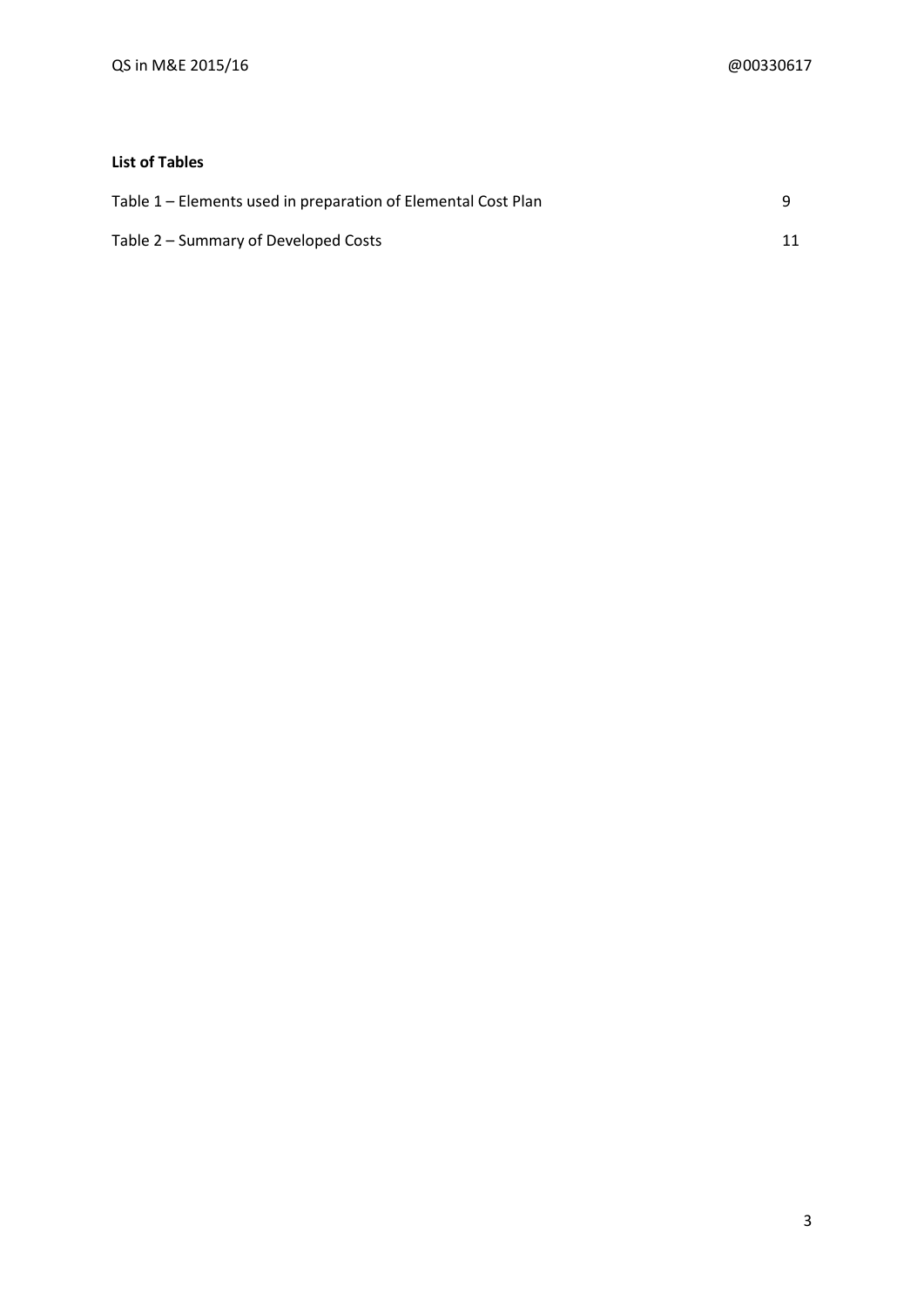### **Executive Summary:**

Determining an accurate value for the supply and installation of mechanical and electrical services is a difficult task due to the level of specialisation and variance within this sector of the industry. The level of specialised knowledge and the ever changing technology has prevented the Quantity Surveyor from taking a firm hold on the cost estimation of these services. Cost estimates have previously been prepared by consultant services engineers or based on costs provided by these consultants.

However, employers nowadays require more cost certainty in the estimates of costs. As a direct result the New Rules of Measurement 1 (NRM1) has been devised. This document can be used in conjunction with both the RIBA Plan of Work and the OGC Gateways.

This assignment looks to identify HVAC and electrical systems which could apply to a building as described in the brief. Once these are defined prices for this installation are to be developed in line with each of the RIBA stages 2, 3 and 4.

#### **Introduction:**

The building in discussion within this assignment comprises of a five storey over basement. The construction shown on Drawing No. 406 shows what appears to be a cast in-situ concrete frame with in-situ concrete floors. The perimeter walls, for the purpose, of this project are deemed to be insulated cavity blockwork walls with glazed openings. This drawing shows a suspended ceiling with a 400mm depth of suspension. This should be sufficient for the distribution of the majority of mechanical and electrical services.

The basement houses underground parking and 2no. plantrooms and 2no. lift pits.

The ground floor consists of a retail area, a series of offices, entrance foyer, lecture rooms, stores, reception, kitchen area, lifts and male / female washroom facilities.

All intermediate floors consist of a general office open plan office area, 8no. individual offices, lifts, kitchen and male / female washroom facilities

All washrooms are centrally located around the lifts and each floor. A service riser is present to the left hand side of the lifts. The kitchen is located on the right hand side of the lifts. Generally all services are centrally located and can be easily accessed and distributed. The basement plantrooms are directly beneath this service core.

For the basis of this project it is assumed that the basement carpark is ventilated by means of a natural ventilation via an array of grid covered openings which allows toxic gases to be replaced by fresh air.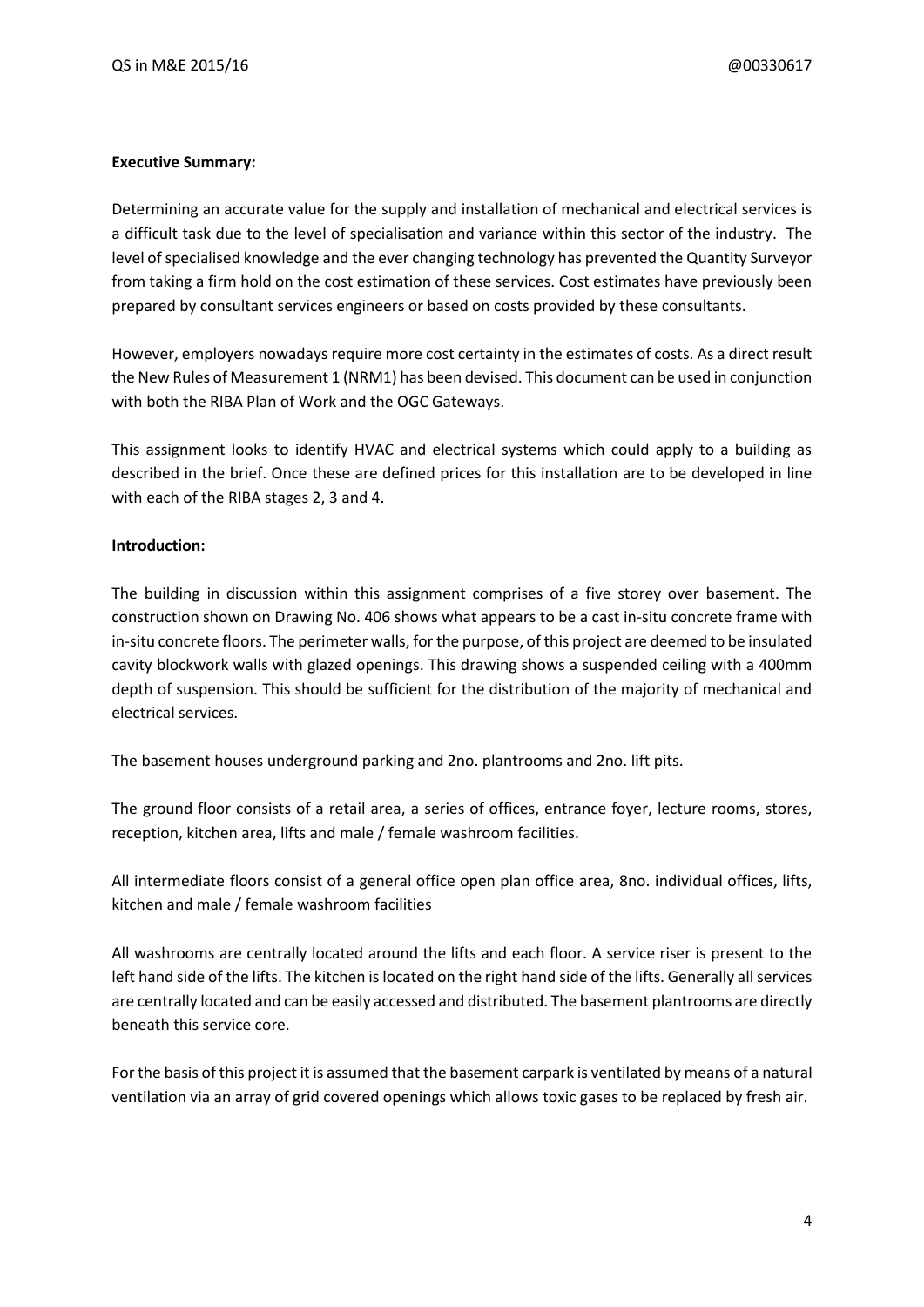## **TASK 1**

## **Identification of Services:**

This section seeks to identify and briefly describe the function of the HVAC and electrical systems that would typically be found within such a building.

## Mechanical Services:

A heat source is required to heat any building. Due to the conventional design and construction of this building it has been assumed that the building is heated by use of a gas or oil fuelled boiler. In this instance a modular boiler system is proposed.

A) Modular boilers – A modular boiler system is an array of boilers which are linked together. This allows for the ability to control the number of boilers in use to match for the heating load. This is more efficient than having a larger boiler working to part load. An example would be a five boiler array having only two boilers working at 40% load.



### Fig 1. Modular Boilers [\(www.cleanboiler.org,](http://www.cleanboiler.org/) 2015)

In order to distribute heat around the building from a heat source such as the modular boiler noted above a convector unit is required. Radiators have been chosen to distribute the heat. The temperature of these radiators will be controlled by the use of thermostatic valves. These valves can be set to regulate the temperature of the radiators.

B) Radiators – generally used as a component of the HVAC system to distribute heat around a building. In this instance the radiators will be used the circulation areas of the building such as the entrance foyer, reception, male / female washroom facilities and corridors.

In order to further regulate both the heating and cooling of the building as a whole it may be necessary to look at a mechanical method of distributing the heat around the building in a more uniform manner. In order to achieve this it has been deemed appropriate to incorporate the use of a series of Air Handling Units (AHU) through the building. The benefit of the use of such units is the ability to actively and accurately monitor and adjust the thermal comfort of building occupants in the various areas of the building.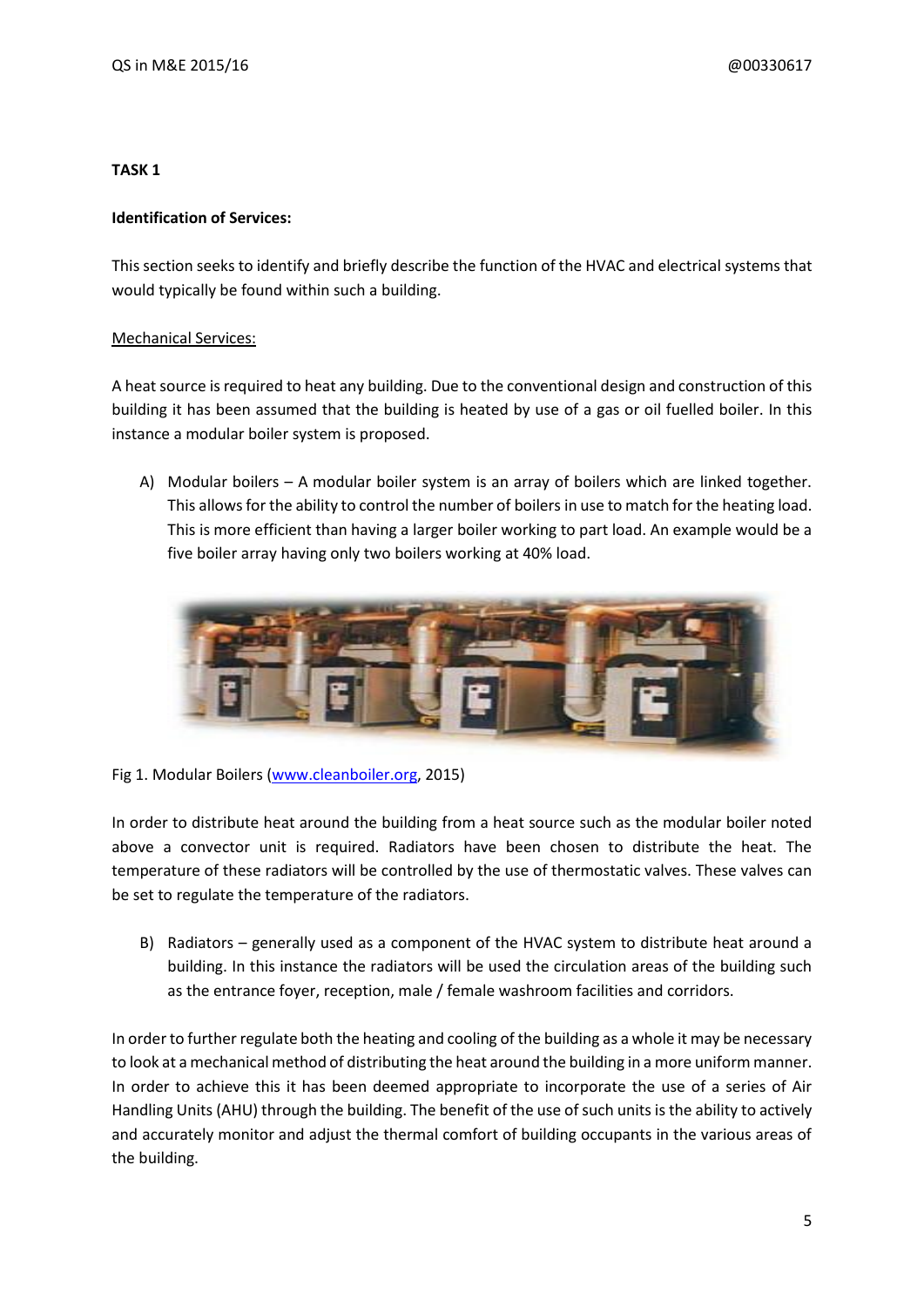C) Air Handling Units (AHU) – this will be used to heat and cool the functional areas of the building such as the retail area, lecture rooms, open plan offices and the smaller offices. These units will be mounted with the suspended ceiling. The treated air is distributed via a series of dusts from secondary units. The main (Primary) AHU and chiller units mounted in roof plantroom area 1.

Buildings which have a large footfall through their public areas may be at risk of losing heat at designated public / major access points. This is due to the difference in the internal and external temperatures. This is more prevalent in winter and summer months. In order to overcome this a piece of plant called an air curtain can be provided which can reduce the effect of this temperature change at the point of entry. Two areas have been identified in this building. One is the entrance to the main office foyer and the other the entrance door to the retail unit. It is assumed that only one point of access is available to the retail unit for the benefit of this exercise. Doors which are not principal points of access and egress, such as emergency exits, have not been included.

D) Air curtains – these are provided at all primary entrances such as those to the entrance foyer and to the retail unit. The effect of the use of such items is to minimise the loss of warm air to colder air outside.

Air conditioning is not only about the passage heating and cooling of air, it also caters for air purity. Within this building we note that there are centralised male and female toilet cores and kitchens on a large number of the floors. These are areas which do not require the same level of heating and cooling due to their function. In this regard it is necessary to provide for adequate ventilation to remove odours. A mechanical extract system is used to negatively charged environment which encourages the removal of odour.

E) Extract systems – Used in environments where air becomes directly contaminated by a particular activity or process. In the case of this building this occurs in the male / female washrooms, the kitchen areas.

## Electrical Services:

Generally electrical services refers to the circuits for various power, DATA, IT and telecommunication services. However, these are only a small selection of the services now available in modern buildings. Mechanical services generally require power. With this in mind we will take into account the following final circuits.

- A) Connections to modular boiler units from the mains distribution board.
- B) Connection to the roof mounted AHU and chiller unit from the mains distribution board.
- C) Connection to individual ceiling mounted AHUs on each floor from the sub distribution board on each floor.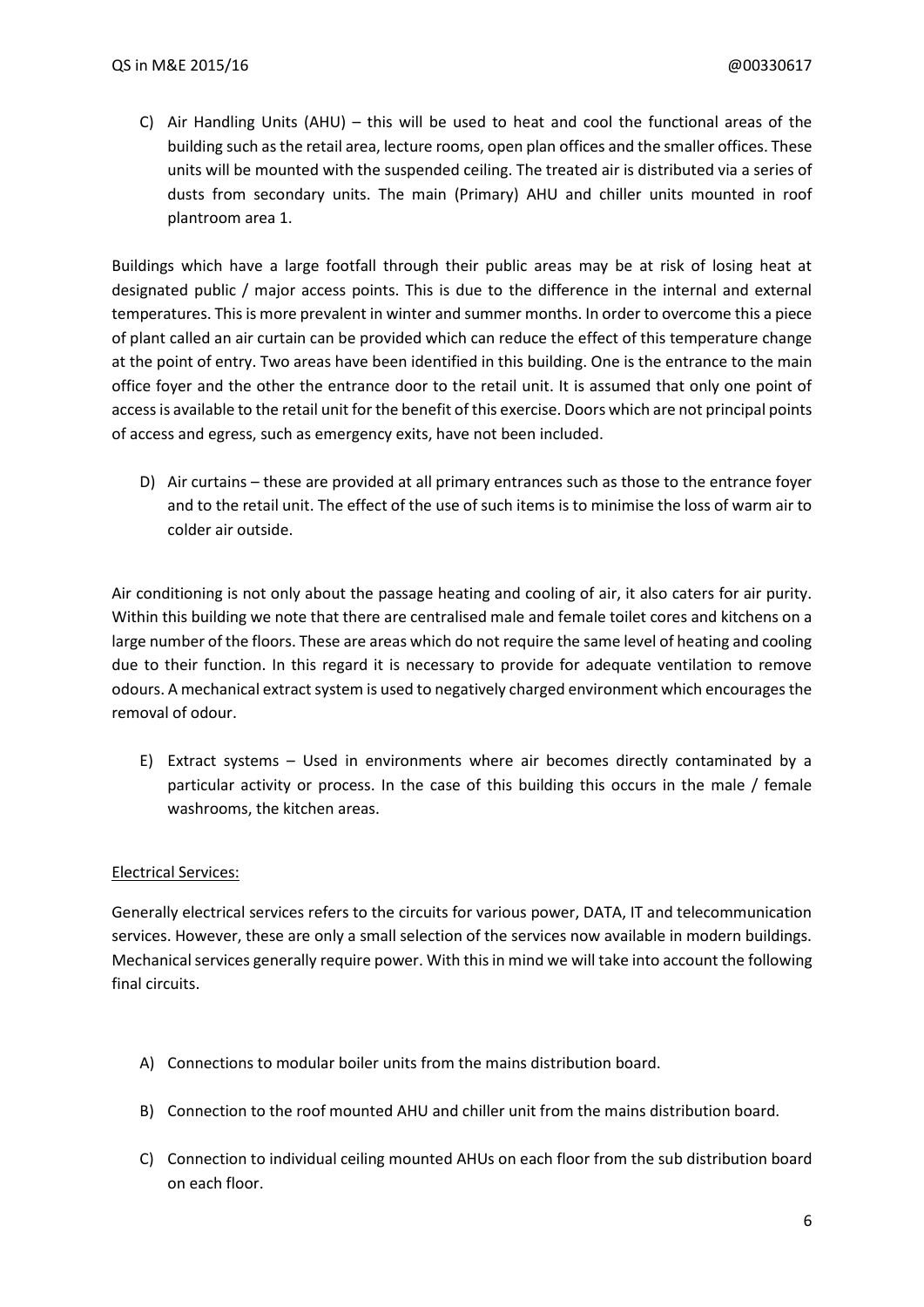- D) Connection to individual mechanical extracts in toilet and kitchen areas from sub distribution board on each floor.
- E) Connection to individual air curtains from the mains distribution board.
- F) Earth bonding on all pipework and plant associated with this exercise.
- G) Cable containment as described by the New Rules of Measurement 2 (NRM2, Electrical Services)

The following assumptions have been made for the purpose pf this assignment:

- 1) Only the services associated with the Heating, Ventilation and Air Conditioning have been taken into account in this exercise.
- 2) Fire dampers within the ventilation ductwork are not electrically controlled.
- 3) Attenuators on ductwork are manually controlled.
- 4) Mains and sub distribution boards are existing and have sufficient capacity for the new units.
- 5) Service routes are available within the structure and so builders work in conjunction with the proposed services are minimal but will be taken into account.
- 6) Fire detection systems do not form part of this assignment but it is recognised that smoke detectors, heat detectors and aspiration devices and their associated control and alarm installations would be required within such a building.
- 7) No building management system is installed.
- 8) A lightening protection installation is in place and was designed with the level of plant noted within this project in mind. No alterations are required.



Fig. 2 – Earth Bonding [\(www.kci.co.ir,](http://www.kci.co.ir/) 2015)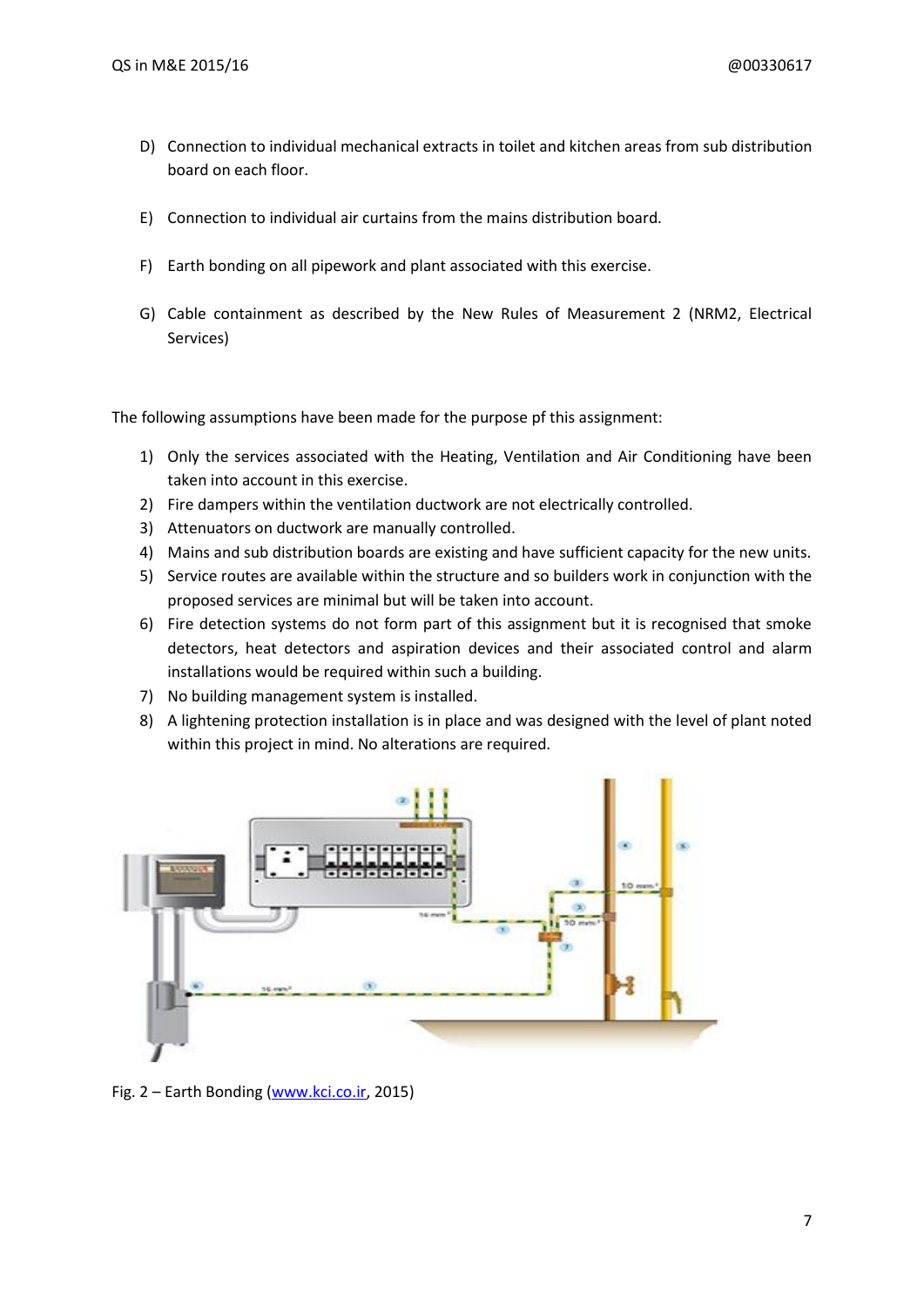### **TASK 2**

**Development of prices for the building HVAC and electrical services components identified in Task 1 for each of the RIBA Plan of work stages 2013 (2, 3 and 4).**

### RIBA Stage 2 – Concept Design

This stage refers to the requires the design team to *"prepare Concept Design, including outline proposals for …………building services systems, outline specifications and preliminary Cost Information…"* (RIBA, 2013)

The New Rules of Measurement 1 (NRM1, 2012) outline the purpose of an order of cost measurement in section 2.2. Specific reference is drawn to the work stage B of the Royal Institute of British Architects (RIBA) 2007 in section 2.2.1 (b).

Section 2.2.2 further defines the purpose of the order of the cost estimate and states that it is to "*establish if the proposed building project is affordable and, if affordable, to establish a realistic cost limit for the building project*" (NRM2, 2012) and goes on to define the cost limit as the maximum expenditure the client is prepared to make in relation to the project as a whole.

The RIBA work stages also provide for the preparation of a number of alternative costs in relation to alternative building types and installation scenarios.

The NRM 2 also sets out the information requirements for the order of cost estimates.

The NRM1 Part 2 defines the element, unit of measurement and the measurement rules for the components of the element.

The information requirements for order of costs estimates are defined in paragraph 2.3.1 (Appendix 1). This outlines the information required from the employer to allow the preparation of the order of costs estimate. Information which is required from the Architect to facilitate the preparation of the order of cost estimates is defined in paragraph 2.3.2 (Appendix 2)

Paragraph 2.4 defines the constituents of an order of cost estimate (Appendix 3). For the purpose of this assignment we have prepared the works cost estimate only. No allowance has been included for project/ design team fees as it is assumed that the design is contractor lead. All other key constituents are acknowledged but do not form part of the example.

For the purpose of preparing the order of cost estimate at RIBA stage 2 we will use the floor area method. This uses the Gross internal floor area (GIFA) of the building multiplied by an appropriate cost/m2.

The equation for this method is  $c = a \times b$ 

Where,

 $a = GIFA$ 

b = cost/m2 of GIFA for building works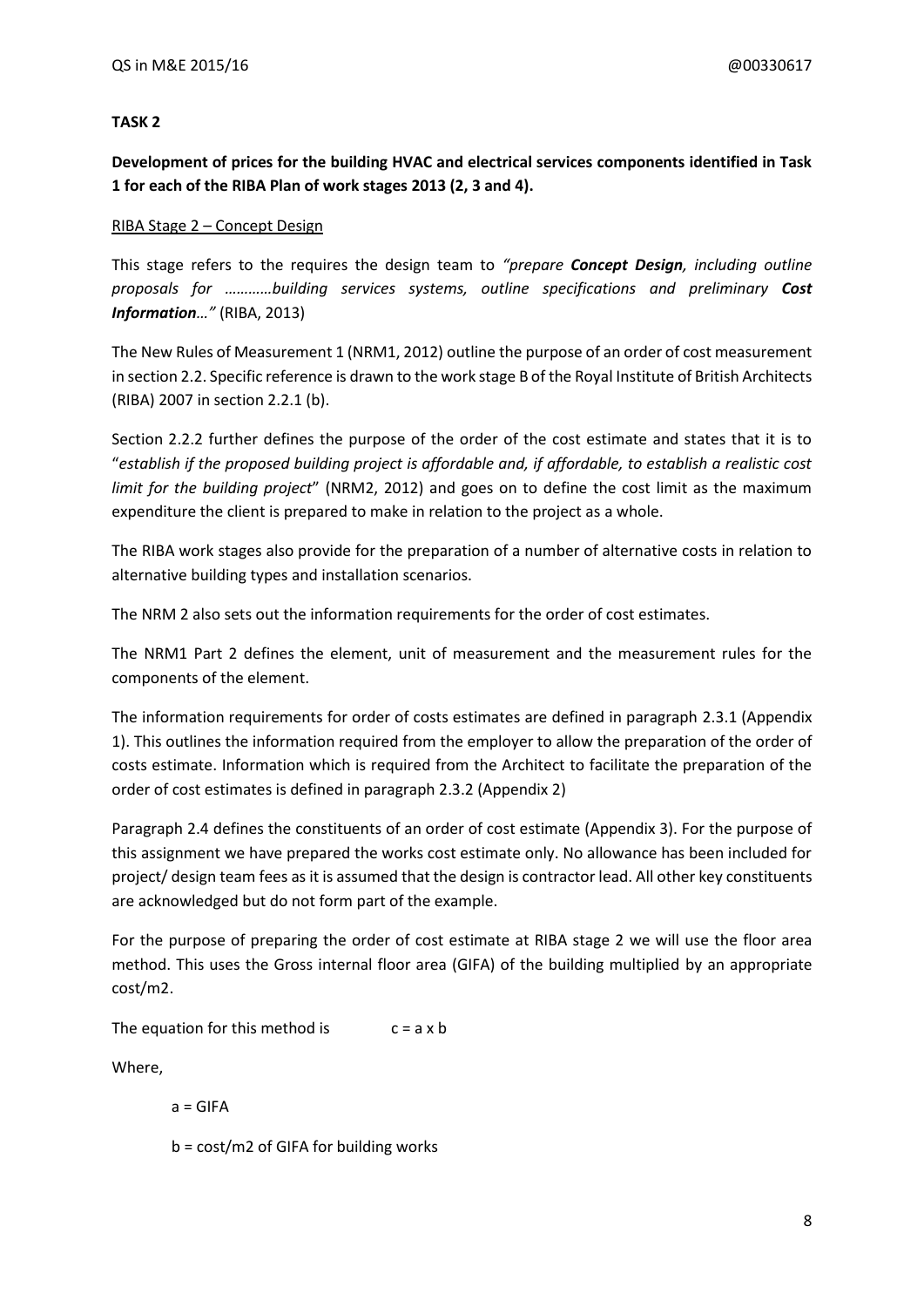c = building works estimate

The GIFA for this project has been calculated as being 4,416m2 in line with the RICS Code of Measuring Practice (6<sup>th</sup> Edition).

The cost per m2 has been defined as being in the region of £160/m2 for the HVAC and associated electrical systems. All other services are deemed to be already installed. The figure of £150/m2 of the building is based on a guide figure of £180/m2 (Rawlinson and Dedman, 2010) for the installation of mechanical services generally as cited in Cost benchmarks for the installation of building services (Part 1). This figure has been adjusted to reflect the fact that only the HVAC system is being installed here at this point.

Hence,

## **£662,400.00 = 4416m2 x €150**

## RIBA Stage 3 – Developed Design

At this point it is envisaged by the RIBA Plan of works that more "co-ordinated and updated proposals" are being prepared. This will allow for more detailed cost information to be prepared.

This more detailed cost can be developed by calculating the total cost of the building using the elemental format prescribed in the NRM1. This elemental format has a series of elemental groups which may have a series of sub-elements which allows for a more in-depth view of each of the component parts of the structure depending on complexity. The NRM notes the similarity of group pf elements used in the elemental cost planning process as defined by the NRM. The main difference is the choice and number of elements used in the cost breakdown. The choice of these elements is dependent on the level of information available.

Each component is included in its relevant element and sub-element. Where sufficient cost information is available then these costs will be multiplied by the element unit quantities to ascertain an element al cost target. All quantities referred to at this point will be determined in accordance with the measurement rules of the NRM1.

Where insufficient information is available for an element unit quantity then the Gross Internal Floor Area (GIFA) will be used as the alternative quantity.

The total cost estimate for the building works is calculated based on the sum of all the relevant elements.

NRM 1 goes into further detail regarding the measurement rules for components of the elemental cost plan. These rules enable the quantity surveyor to identify what is to be included and excluded under each heading within the cost plan. Where items are noted as excluded from a component the quantity surveyor is directed towards the relevant element or sub-element in order to provide for parity in comparison. The unit of measurement is also defined limit confusion.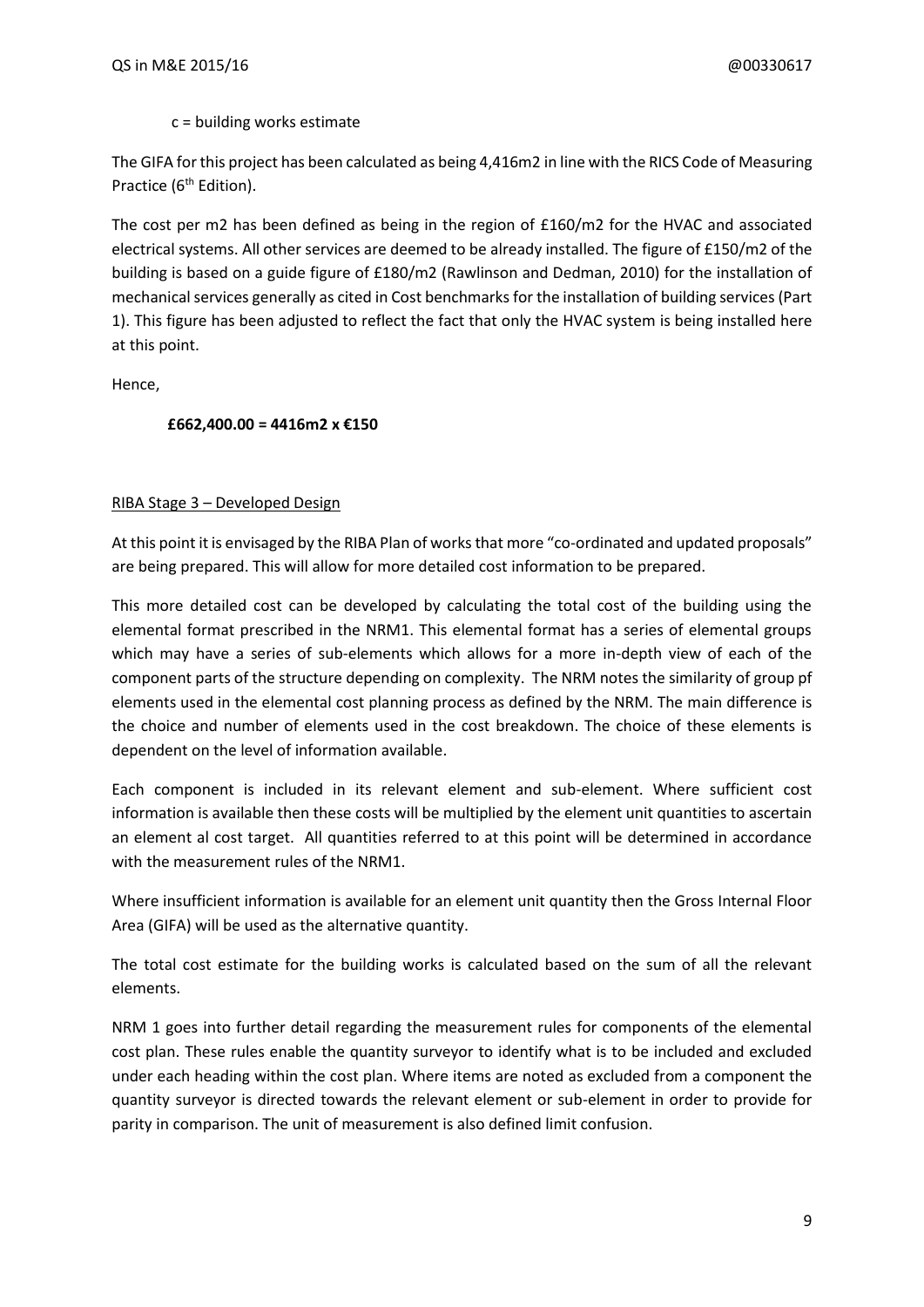For the basis of the example included in this exercise (Appendix 4) we will use Element Group (5) Services. This has a number of sub elements to it and we will be looking at those noted in the table below:

| Element | Title                                                       |
|---------|-------------------------------------------------------------|
| Number  |                                                             |
| 5.5     | <b>Heat Source</b>                                          |
| 5.6     | Space Heating and air conditioning                          |
| 5.7     | Ventilation                                                 |
| 5.8     | Electrical installations (Relating to HVAC in this example) |
| 5.14    | Builder's work in connection with services                  |
| 9       | <b>Contractor's Preliminaries</b>                           |
| 10      | Contractor's overheads and profit                           |

## Table 1 – Elements used in preparation of Elemental Cost Plan

For the benefit of this exercise it has been decided to make assumptions on the percentage for preliminaries and for overheads and profits. These are stated in the workings of the example. It has also been assumed that the works are contractor designed and as such the professional design teams associated with the works are absorbed within the costs.

It has also been decided to exclude the calculation of risk, inflation during the construction works and also value added tax (VAT).

### RIBA Stage 4 – Technical Design

At this stage of the design all relevant architectural, structural and building services information should be available. This will allow for the preparation of a bill of quantities for the purpose of pricing by tendering parties. An example of a bill of quantities measured in conjunction with the New Rules of Measurement 2 (NRM 2) – Detailed measurement of building works is provided (Appendix 5).

In order to prepare the pre-tender estimate the information used to prepare the bill of quantities will allow for the preparation of estimates on an item by item basis. Guidance on the information required is provided with the NRM 2. This information seeks to provide guidance on the content, structure and format of the bill of quantities.

This guidance in provided in the form of tabulated rules divided into work sections where the rules of measurement for individual components of the structure are defined. This can then be related back to the elemental breakdown for cost comparison.

In relation to the actual pricing of the items measured in the bill of quantities it must be noted that the use of a standard method of measurement such as the NRM2 allows for parity of pricing for all those tendering. A selection of estimated cost examples relating to this assignment are provided in Appendix 6.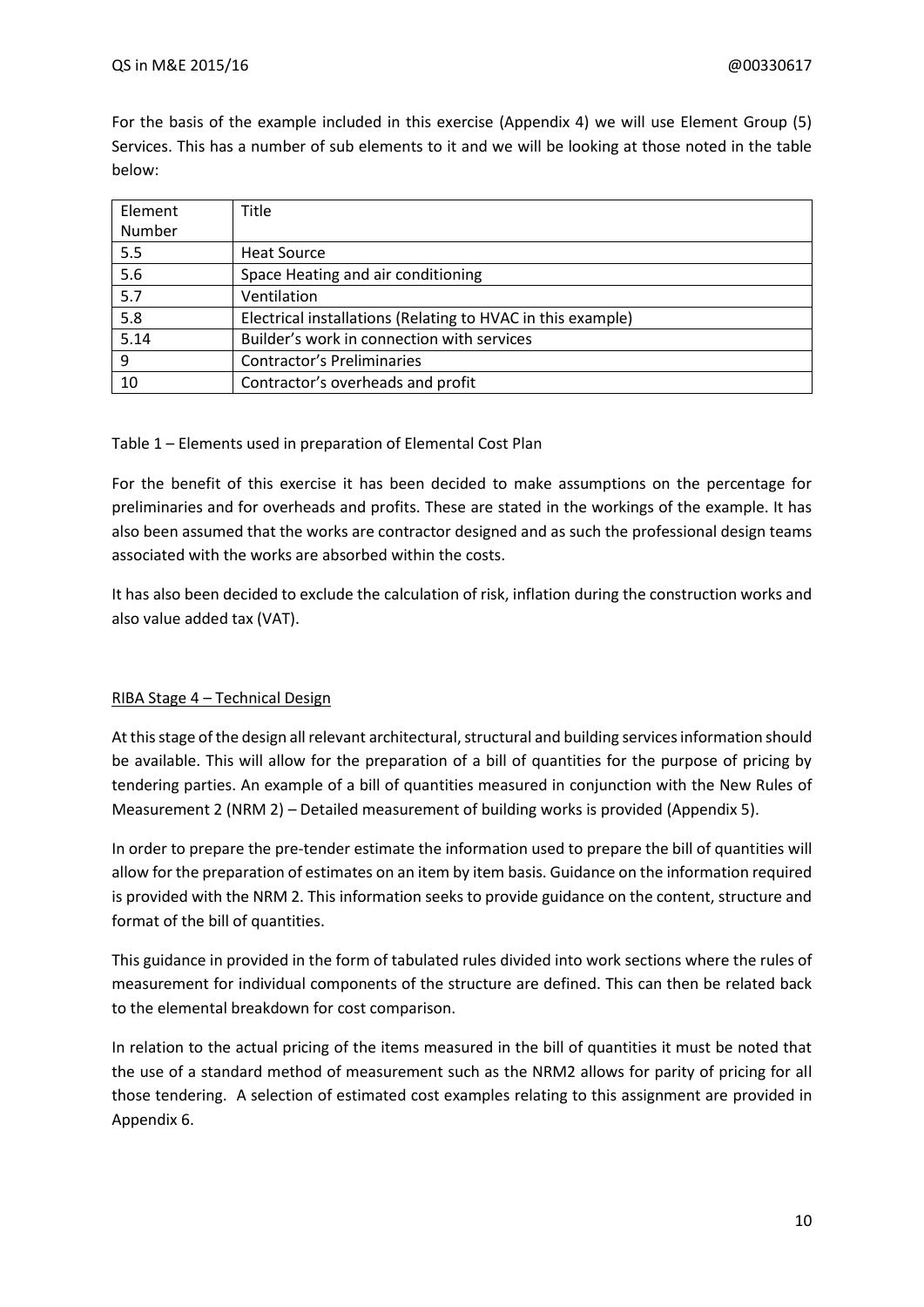|                   | <b>PROJECT STAGE IN RELATION TO THE RIBA Plan of Work (2013)</b> |                                                |                            |  |  |  |  |
|-------------------|------------------------------------------------------------------|------------------------------------------------|----------------------------|--|--|--|--|
| <b>Stage</b>      | Stage 2-Concept Design                                           | Stage 3 - Developed Design                     | Stage 4 - Technical Design |  |  |  |  |
|                   | (Initial Cost Appraisal)                                         | (Elemental Cost Plan)<br>(Pre-tender estimate) |                            |  |  |  |  |
| <b>Accuracy %</b> | <25                                                              | <15                                            | <5                         |  |  |  |  |
|                   |                                                                  |                                                |                            |  |  |  |  |
| lCost £           | £662,400.00<br>£580,962.47                                       |                                                | £502,733.53                |  |  |  |  |

The table below provides an overview of the cost estimates at RIBS stages 2, 3 and 4.

Table 2 – Summary of developed costs.

## **Conclusion:**

There are many ways to determine cost estimates for elements of a project. In relation to the HVAC system described in this report it has become apparent in the various estimates produced that the higher the level of specification of the system and the level of detail in relation to its integration into the building the more accurate the cost estimate provided.

Furthermore the use of standard reporting systems such as the order of cost estimate detailed in the NRM1 helps to ensure the inclusion of all components and parity in reporting across the industry.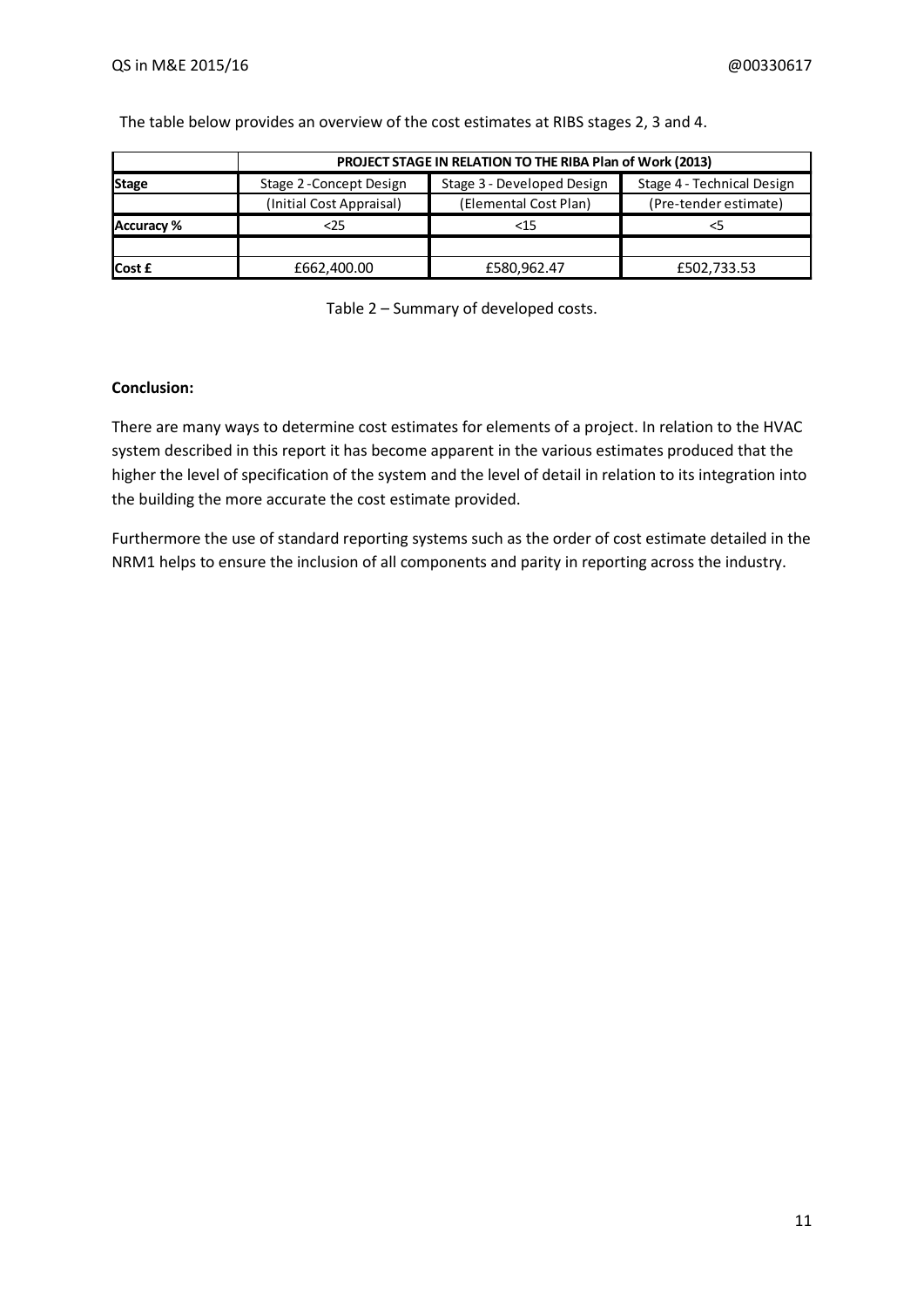## **Bibliography**

[http://www.electricalsafetyfirst.org.uk/guides-and-advice/around-the-home/earthing-and](http://www.electricalsafetyfirst.org.uk/guides-and-advice/around-the-home/earthing-and-bonding/)[bonding/,](http://www.electricalsafetyfirst.org.uk/guides-and-advice/around-the-home/earthing-and-bonding/) Accessed 30<sup>th</sup> October 2015.

Royal Institute of British Architects, *"RIBA – Plan of Work 2013"*.

Royal Institute of Chartered Surveyors (RICS) April 2012, *"New Rules of Measurement 1 – Order of Cost Estimating and Cost Planning for Capital Building Works."*

Royal Institute of Chartered Surveyors (RICS) 2012, "*New Rules of Measurement 2 – Detailed Measurement for Building Works"*

R. Nanayakkara and J. Fitzsimons (2000), *"Cost Benchmarks for the Installation of Building Services, Part 1"*. The Building Services Research and Information Services.

S. Rawlinson and A. Dedman (2010), "Building Magazine – Specialist Costs M&E Services" (p74-77)

Spon's Mechanical and Electrical Services Price Book, (2010). Spons Press.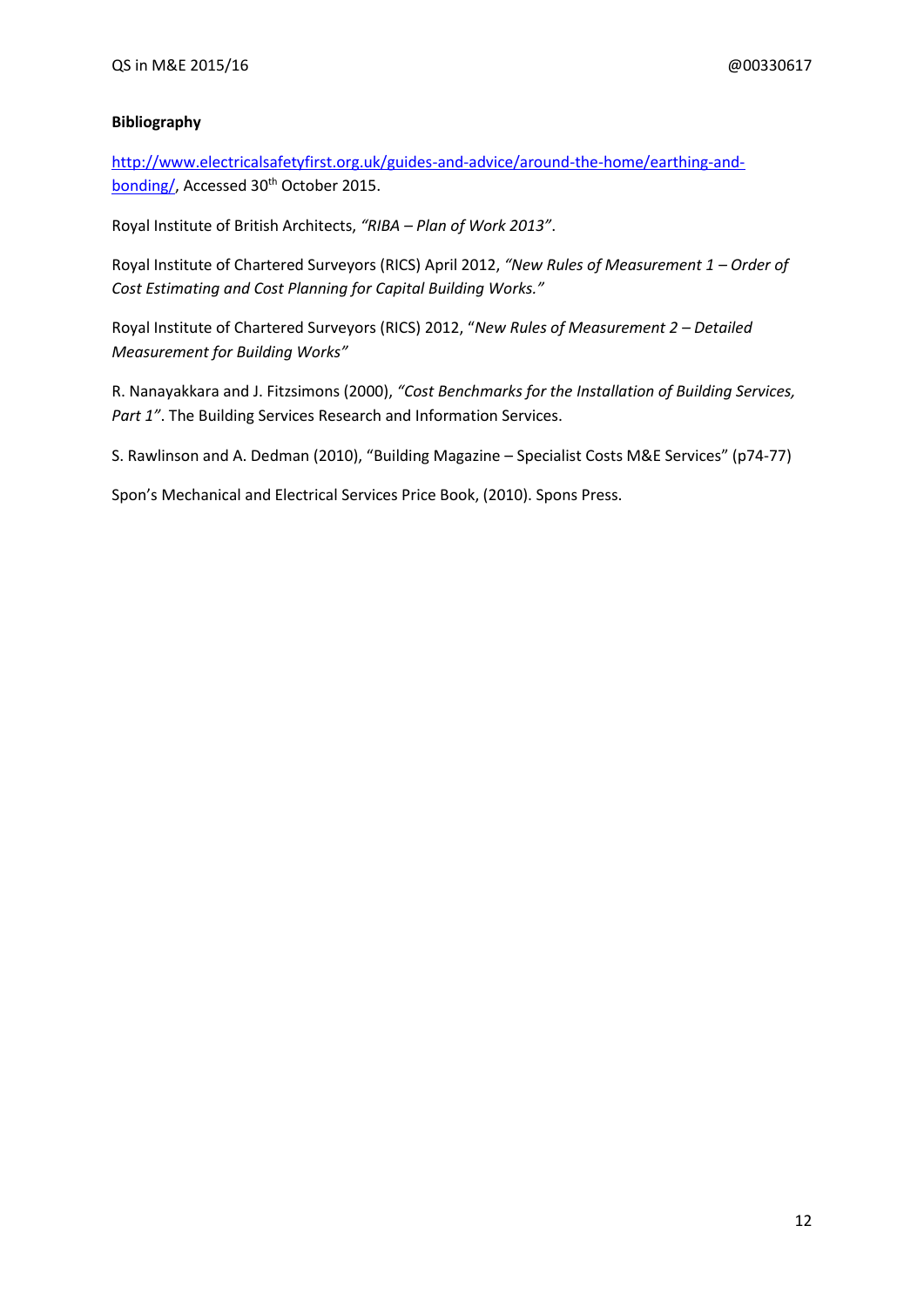## **References**

<http://www.daikin.ie/docs/ECDEN12-202-tcm478-245992.pdf> (accessed 5th November 2015)

[http://www.ductstore.co.uk/acatalog/Rectangular\\_and\\_Bespoke\\_Ducting\\_and\\_Ductwork.html](http://www.ductstore.co.uk/acatalog/Rectangular_and_Bespoke_Ducting_and_Ductwork.html) (accessed 6th November 2015)

<http://www.hamworthy-heating.com/commercial-boilers/fleet-vertical-boiler> (accessed 5th November 2015)

[http://www.pipelife.ie/ie/media/QPL\\_PDFs/PEX-Technical-Literature.pdf](http://www.pipelife.ie/ie/media/QPL_PDFs/PEX-Technical-Literature.pdf) (accessed 5th November 2015)

[http://www.theradiatorshop.ie/quinn-radiators-ireland/498-quinn-slieve-horizontal-double](http://www.theradiatorshop.ie/quinn-radiators-ireland/498-quinn-slieve-horizontal-double-radiator.html)[radiator.html](http://www.theradiatorshop.ie/quinn-radiators-ireland/498-quinn-slieve-horizontal-double-radiator.html) (accessed 5th November 2015)

Royal Institute of Chartered Surveyors, "*RICS Code of Measuring Practise (6th Edition)*"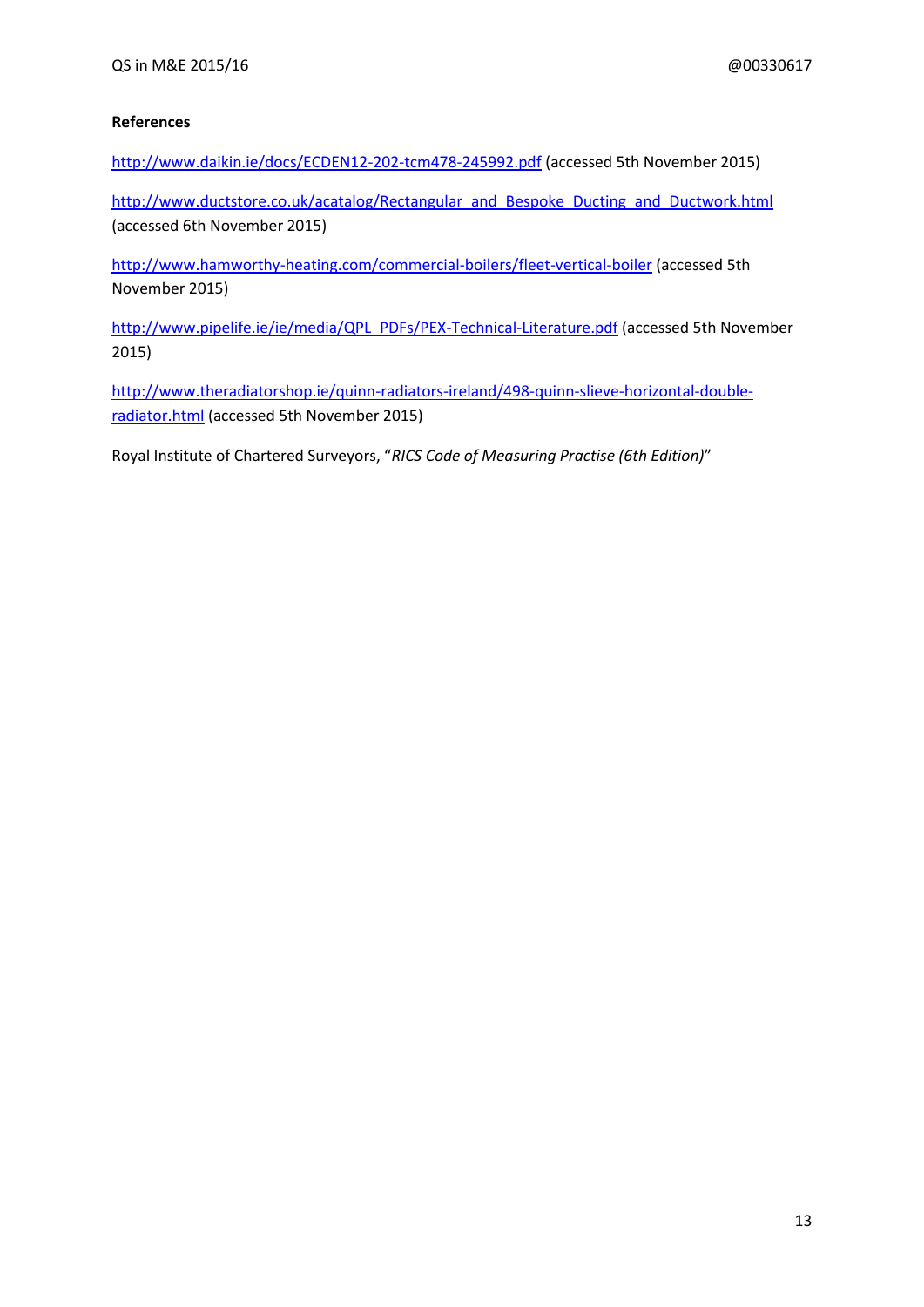## **APPENDIX 1 – NRM1 Order of Cost Measurement**

**Information required from the employer for an order of cost estimate**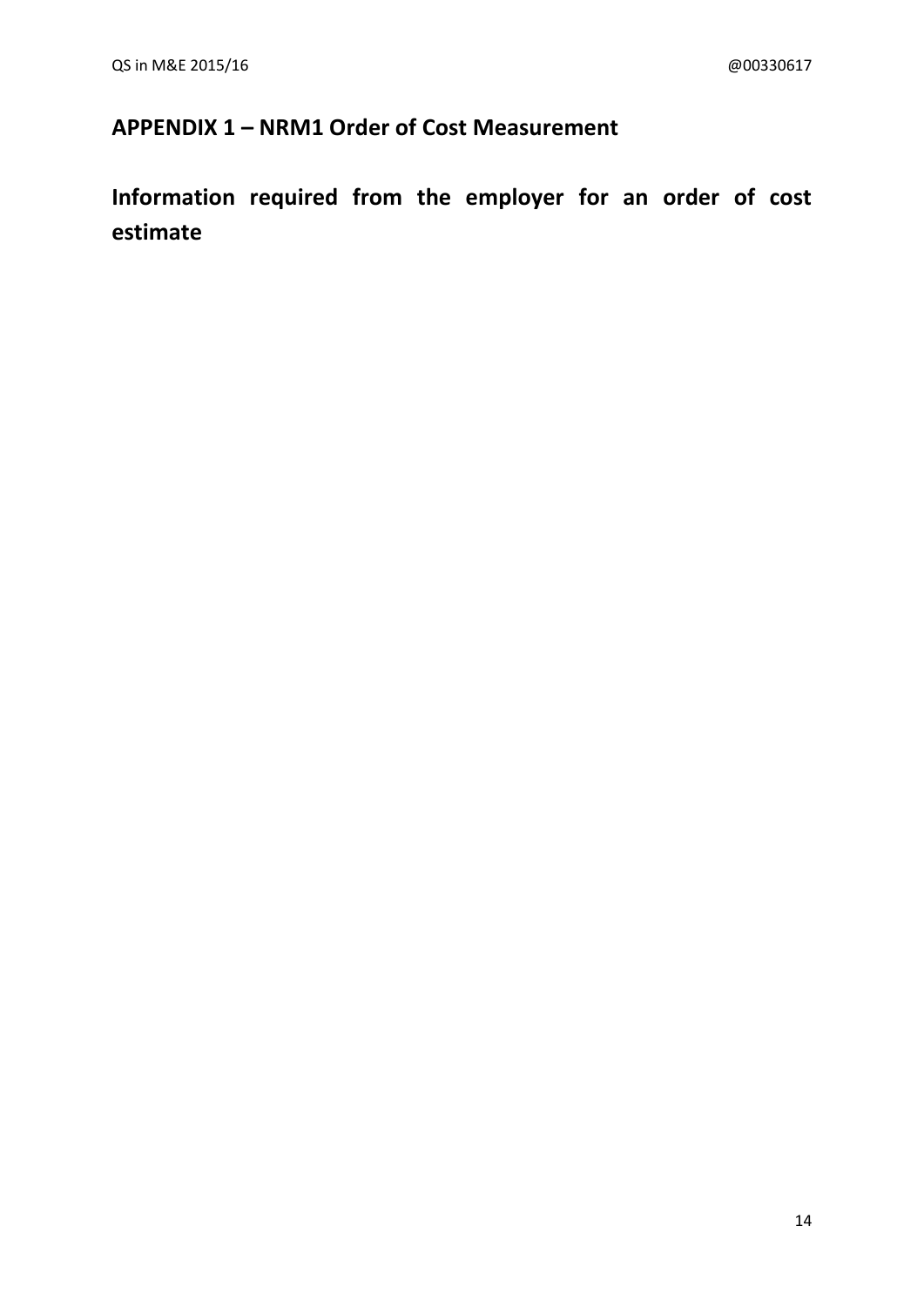## **2.3 Information requirements for order of cost**

## **estimates**

**2.3.1 To enable preparation of an order of cost estimate, information will be required from the employer as follows:**

**(a) Location of the site and the availability of the site for commencement of the building project. (b) A statement of building use.**

**(c) A statement of floor area (or number of functional units) and schedule of accommodation – in conjunction with the architect.**

**(d) Requirements for refurbishment (if the project comprises rehabilitation of an existing building) – in conjunction with the architect. Details of the new use and any outstanding maintenance or repairs necessary to give the building fabric the required life expectancy are required.**

**(e) Initial project/design brief, including statement of quality, sustainability requirements and 'fit-out' requirements – in conjunction with the architect.**

**(f) Details of any enabling works, decanting or other specific requirements.**

**(g) Indicative programme, including key dates (e.g. planning application and occupation dates).**

**(h) Details of any particular restraints to be imposed by the employer, local planners or statutory undertakers – in conjunction with the architect (e.g. work in a secure area, limitations on building position, work in a conservation area, work to a historic or listed building, external appearance and number of storeys).**

**(i) Details of any particular site conditions – in conjunction with the architect (e.g. sloping site, likelihood of contaminated ground, demolition of existing buildings, adequacy and condition of existing mains services).**

**(j) Budget/cash flow constraints.**

**(k) Initial views (if any) on construction procurement options and contract strategies.**

**(l) Life span (e.g. 10 year, 25 year or 60 year target life span).**

**(m) An indication of the proposed storey heights of the building – in conjunction with the architect. The introduction of raised access floors for IT cabling or deep suspended ceiling voids for mechanical and electrical services installations could significantly increase storey height, thus increasing estimated costs. Where such requirement is known, it is recommended that this is stated.**

**(n) Particular requirements in respect of mechanical and electrical services installations – in conjunction with the architect (and mechanical and electrical services engineer – if appointed).**

**(o) Requirements in respect of:**

**+ treatment of project/design team fees;**

**+ approach to other development/project costs;**

- **+ treatment of inflation; and**
- **+ treatment of Value Added Tax (VAT).**

**(p) Other considerations (e.g. approach to dealing with capital allowances, land remediation and grants).**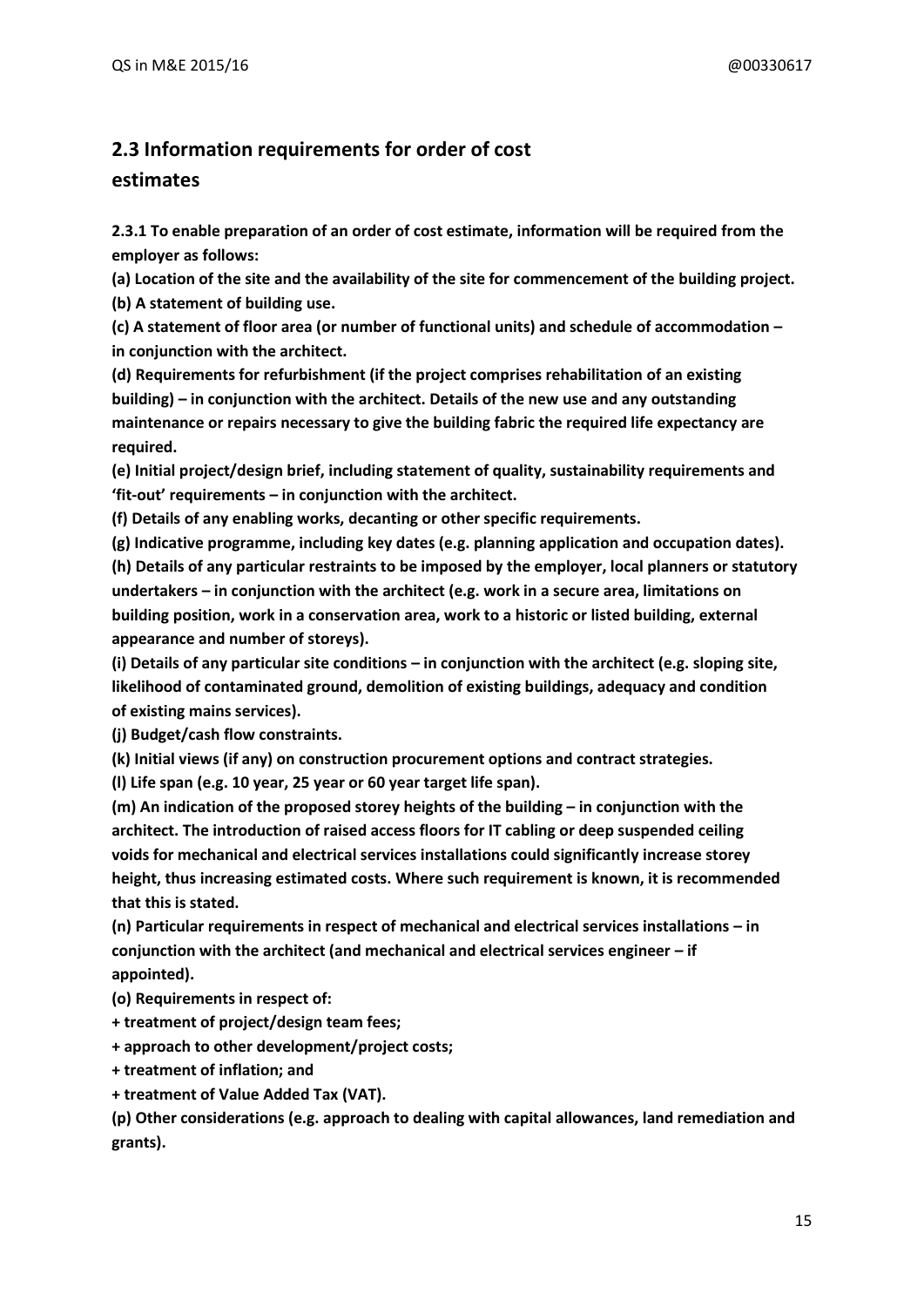## **APPENDIX 2 – NRM1 Order of Cost Measurement**

## **Information required from the architect for an order of cost estimate**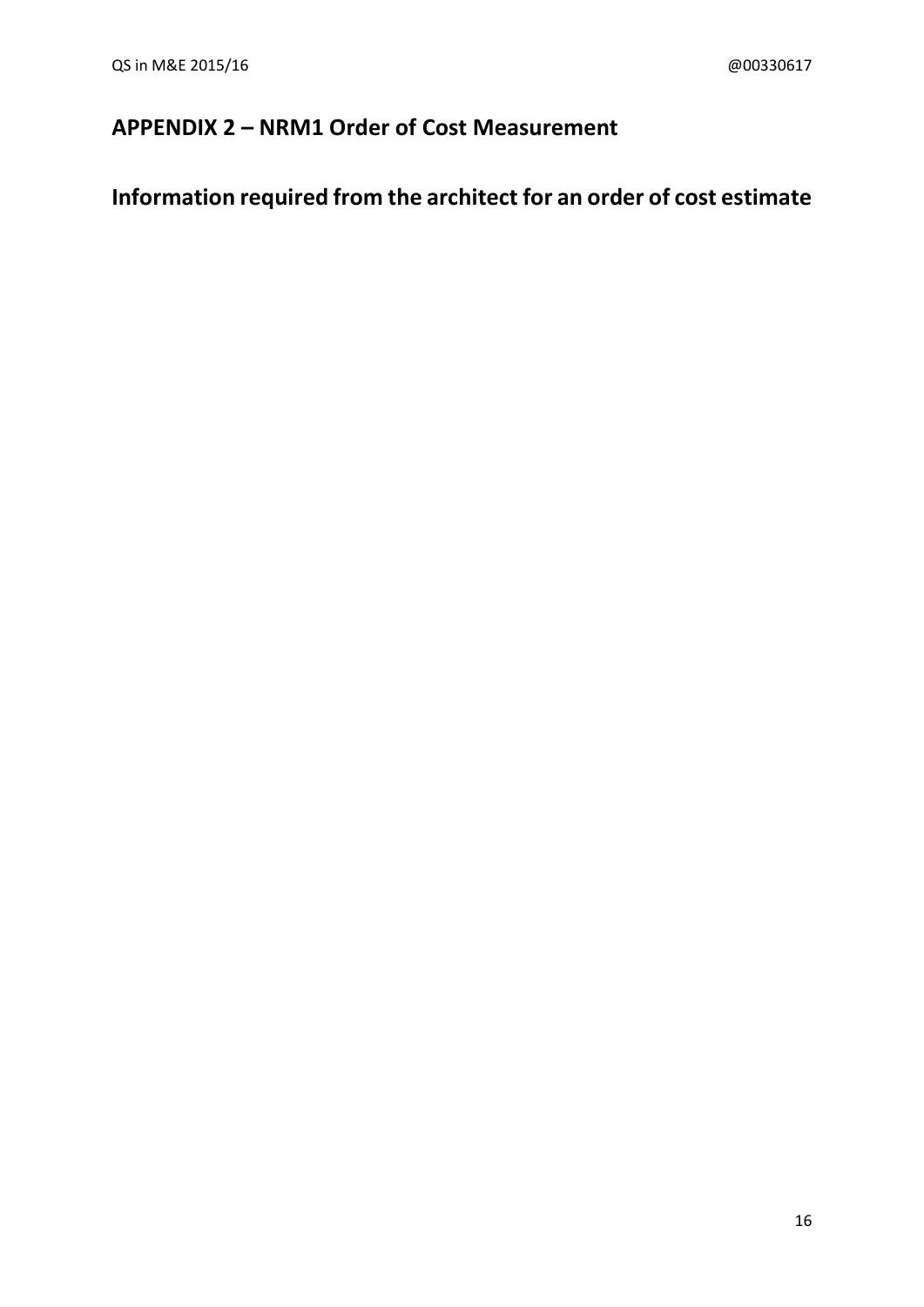**2.3.2 To enable preparation of an order of cost estimate, information will be required from the architect as follows:**

**(a) Design study sketches or drawings for each alternative design/development option to a suitable scale, comprising:**

**+ floor plans (for each different floor plate configuration/shape and use);**

**+ roof plan(s);**

**+ elevations; and**

**+ sections.**

**(b) Schedule of gross external areas (GEA), gross internal floor areas (GIFA), net internal areas (NIA) – (i.e. usable area for shops, supermarkets and offices) on a floor by floor basis and site area (SA).**

**(c) Minimum storey heights.**

**(d) Schedule of accommodation – in conjunction with the employer.**

**(e) Number of car parking spaces and whether above ground or below ground.**

**(f) Indicative specification/design intent for building option(s).**

**(g) Indicative environmental/sustainability strategy – in conjunction with the mechanical and electrical services engineer.**

**(h) Advice on likely site constraints.**

**(i) Advice on likely planning constraints.**

**(j) Definition of 'fit-out'.**

**(k) Initial risk register/log.**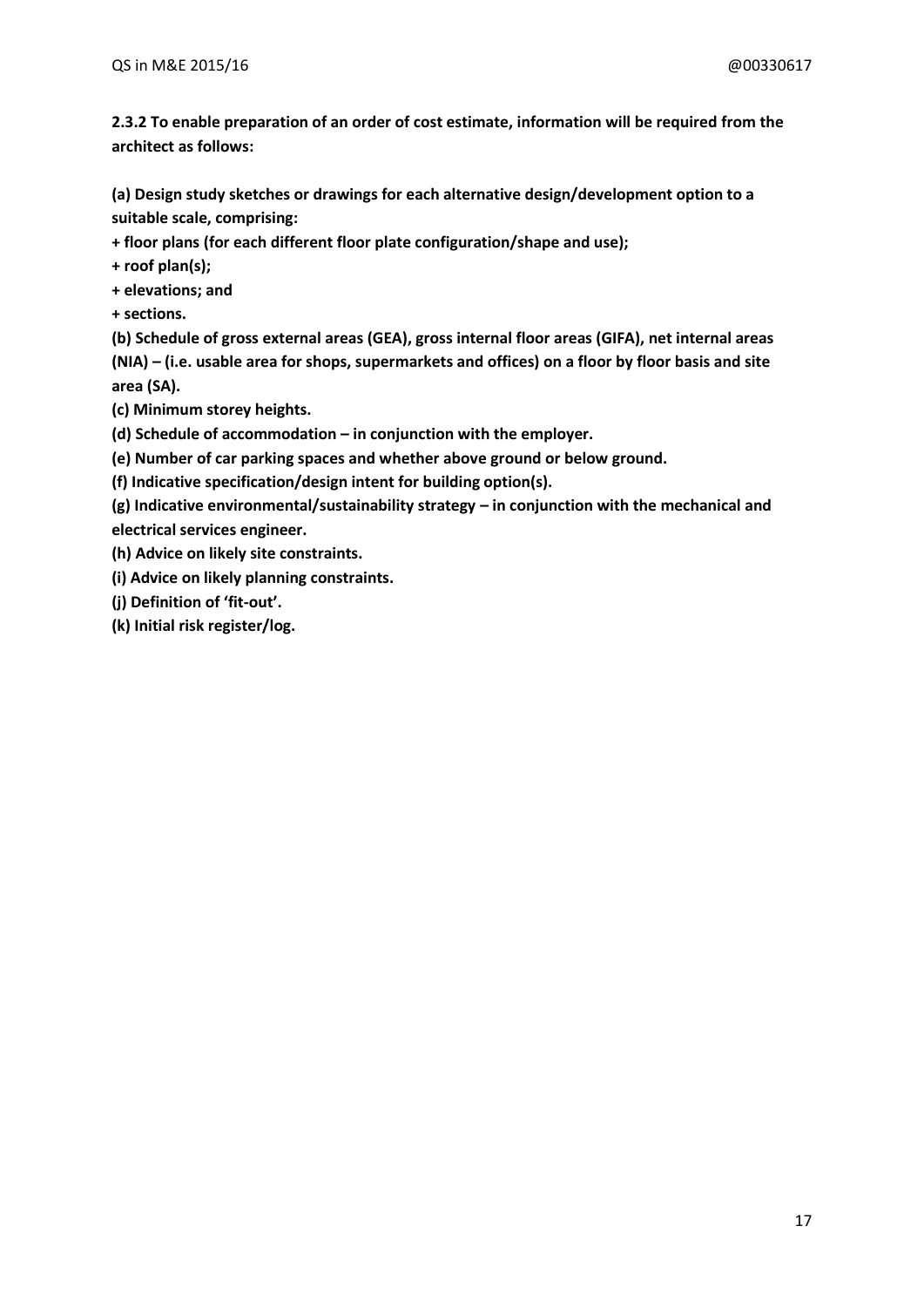## **APPENDIX 3 – NRM1 Order of Cost Measurement**

## **Order of Cost Estimate Template**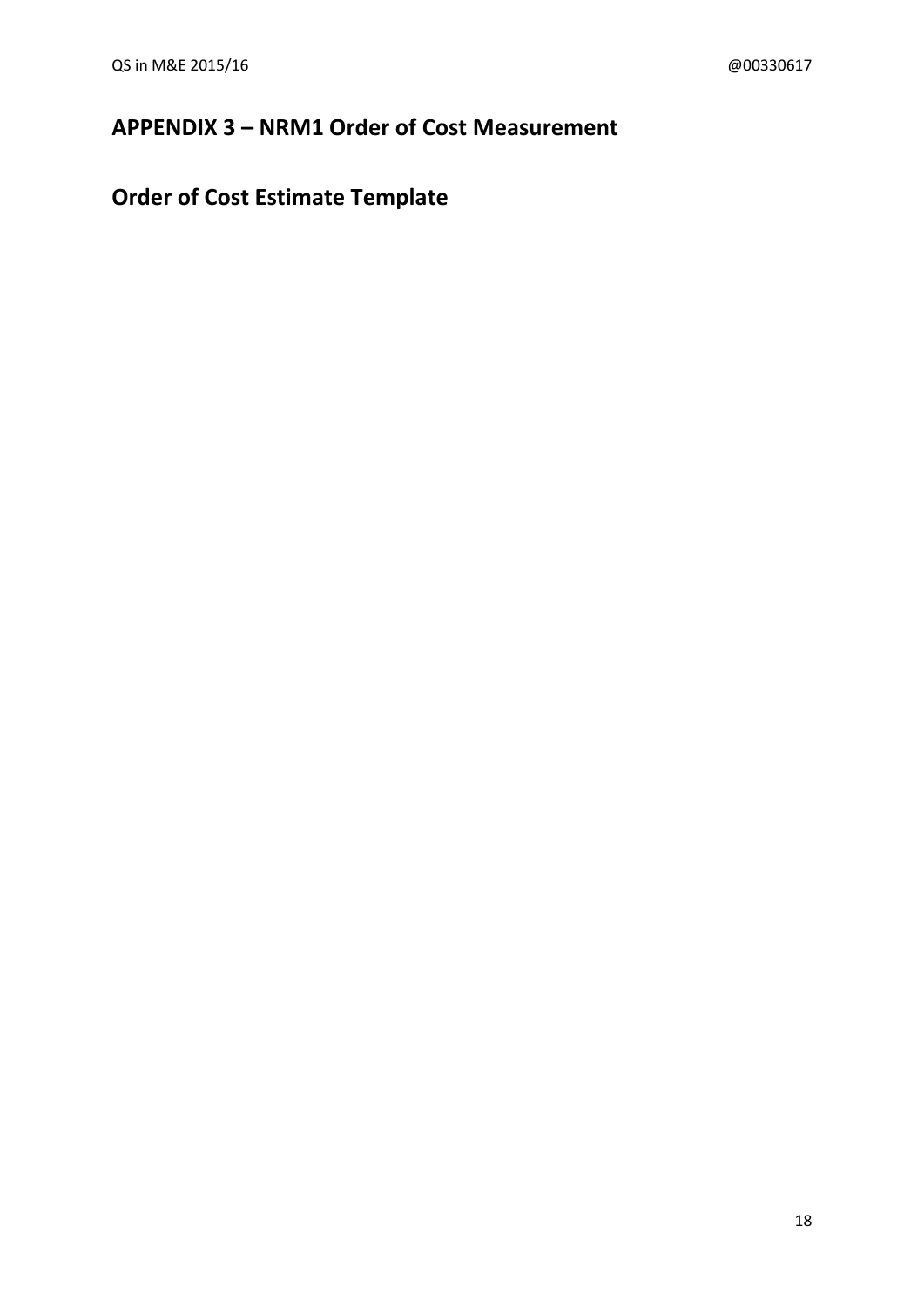NRM I: ORDER OF COST ESTIMATING AND COST PLANNING FOR CAPITAL BUILDING WORKS

#### Constituents of an order of cost estimate  $2.4$

 $2.4.1$ The key constituents of an order of cost estimate are as follows.

| Constituent                                                                          |                    |
|--------------------------------------------------------------------------------------|--------------------|
| Facilitating works estimate (1)                                                      | See paragraph 2.5  |
| Building works estimate (2)                                                          | see paragraph 2.6  |
| Main contractor's preliminaries estimate (3)                                         | See paragraph 2.10 |
| Sub-total (4) $[(4) = (1) + (2) + (3)]$                                              |                    |
| Main contractor's overheads and profit estimate (5)                                  | See paragraph 2.11 |
| Works cost estimate (6) $[(6) = (4) + (5)]$                                          |                    |
| Project/design team fees estimate (if required) $(7)$                                | See paragraph 2.12 |
| Sub-total $(8)$ $(8) = (6) + (7)$ ]                                                  |                    |
| Other development/project costs estimate (if required) <sup>(9)</sup>                | See paragraph 2.13 |
| Base cost estimate $(10)$ $[(10) = (8) + (9)]$                                       |                    |
| Risk allowances estimate (11) $[(11) = (11(a)) + (11(b)) + (11(c)) +$<br>(11(d))]    | See paragraph 2.14 |
| (a) Design development risks estimate (11(a))                                        |                    |
| (b) Construction risks estimate (11(b))                                              |                    |
| (c) Employer change risks estimate (11(c))                                           |                    |
| (d) Employer other risks estimate (11(d))                                            |                    |
| Cost limit (excluding inflation) $(12)$ $[(12) = (10) + (11)]$                       |                    |
| Tender inflation estimate (13)                                                       | See paragraph 2.15 |
| Cost limit (excluding construction inflation) <sup>(14)</sup> $[(14) = (12) + (11)]$ |                    |
| Construction inflation estimate (15)                                                 | See paragraph 2.16 |
| Cost limit (including inflation) (16) $[(16) = (14) + (15)]$                         |                    |
| VAT assessment                                                                       | See paragraph 2.17 |

- The base cost estimate is the total of the building works estimate, main contractor's preliminaries  $2.4.2$ estimate and main contractor's overheads and profit estimate, project/design team fee estimate and the other development/project costs estimate. The base cost estimate is to contain no allowances for risk or inflation.
- Allowances for risk and inflation are to be calculated separately and added to the base cost  $2.4.3$ estimate to determine the cost limit for the building project.

#### **Measurement rules for facilitating works**  $2.5$

- Facilitating works is a term used to describe specialist works which, normally, need to be  $2.5.1$ completed before any building works can commence (e.g. demolition works, works involving the removal of hazardous and deleterious materials, and soil stabilisation). The terms facilitating works and enabling works must not be confused. Enabling works is a term commonly used to define a package of works, which often includes facilitating works, temporary works and new permanent works (e.g. a combination of major demolition works, intrusive site investigations, a new access road, and the provision of mains services by statutory undertakings).
- Quantities for facilitating works shall be based on either the site area (SA), the area affected (in  $2.5.2$ Quantities for facilitating works shall be based on either the site and  $\left(\frac{m}{2}\right)$ ,  $m^2$ ), linear meters (m), enumerated (nr) or itemised (item) as deemed appropriate. Where the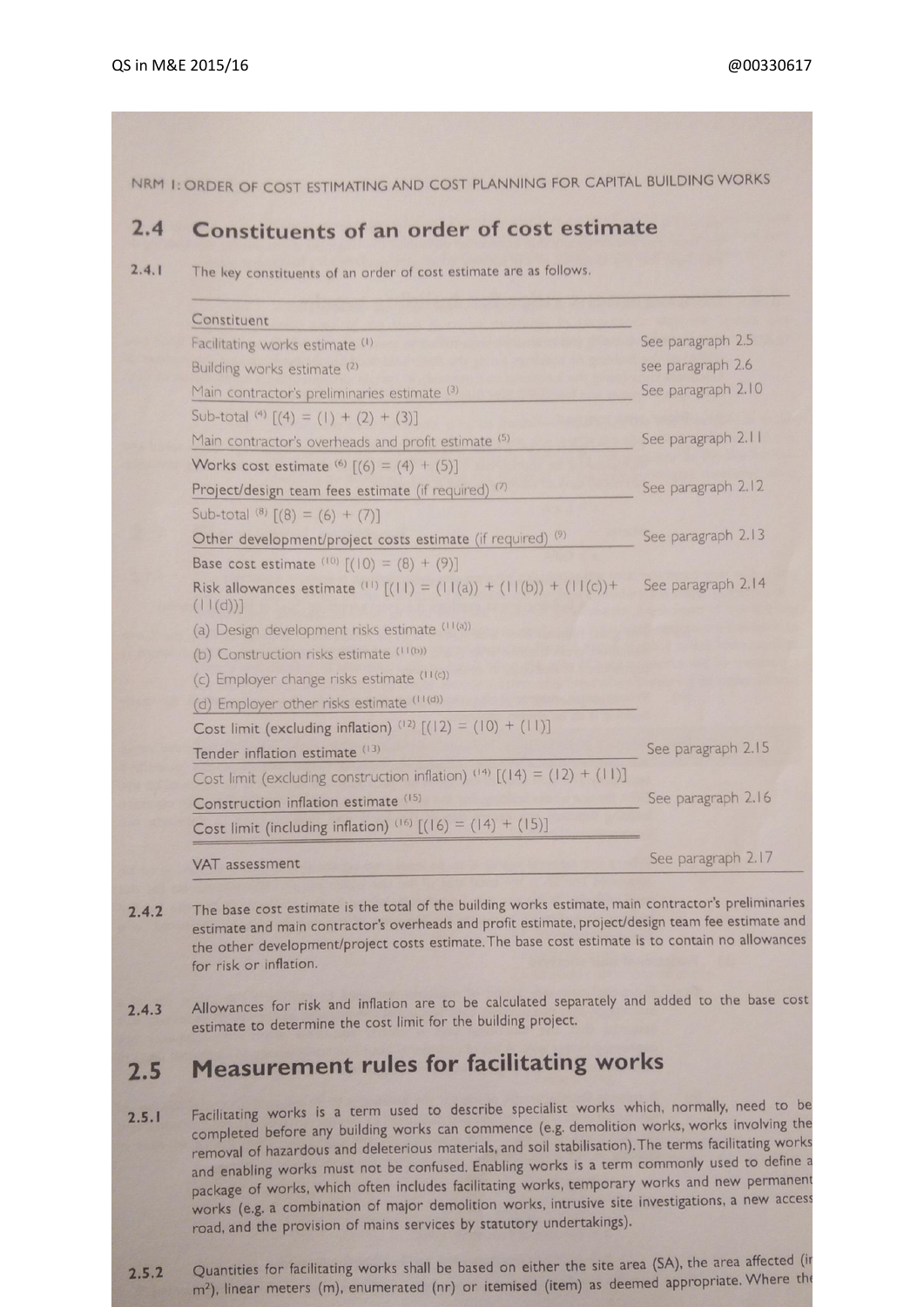## **APPENDIX 4 – Order of Cost Estimate Example**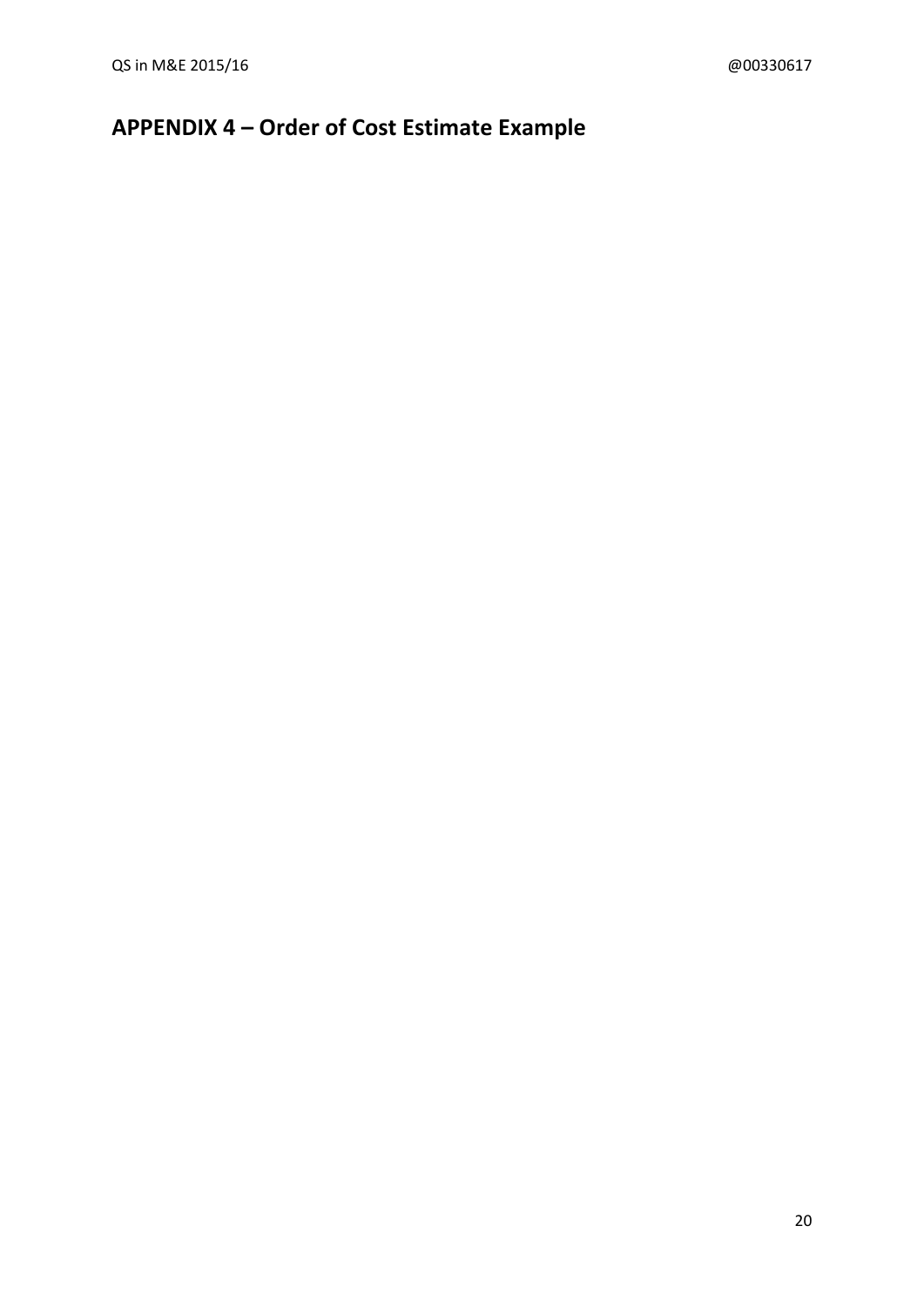|               | SALFORD UNIVERSITY - ACADEMIC CONSULTANCY LTD             |            |                |             |              |
|---------------|-----------------------------------------------------------|------------|----------------|-------------|--------------|
|               | <b>ORDER OF COST ESTIMATE</b>                             |            |                |             |              |
| <b>ITEM</b>   | <b>ELEMENT</b>                                            | <b>QTY</b> | <b>UNIT</b>    | <b>COST</b> | <b>TOTAL</b> |
|               |                                                           |            |                |             |              |
|               | <b>Group Element (2) - SUPERSTRUCTURE</b>                 |            |                |             |              |
| A             | (5) HEAT SOURCE                                           |            |                |             |              |
|               | <b>BOILER (Assumed)</b>                                   |            | 120 kW         | £250.00     | £30,000.00   |
|               |                                                           |            |                |             |              |
| B             | (6) SPACE HEATING AND AIR                                 |            |                |             |              |
|               | <b>CONDITIONING</b>                                       | 4416 M2    |                | £38.60      | £170,457.60  |
| $\mathsf{C}$  | (7) VENTILIATION                                          | 4416 M2    |                | £58.53      | £258,468.48  |
| D             | (8) ELECTRICAL INSTALLATION                               | 4416 M2    |                | £10.00      | £44,160.00   |
| E             | (14) BWICS                                                | 4416 M2    |                | £2.50       | £11,040.00   |
|               | <b>SUB-TOTAL</b>                                          |            |                |             | £514,126.08  |
|               | Group Element (9) - Main Contractor Preliminaries         |            |                |             |              |
|               | Preliminaries (assumed)                                   |            | $5\frac{8}{6}$ | £514,126.08 | £25,706.30   |
|               | Group Element (10) Main Contractor's Overheads and Profit |            |                |             |              |
|               | Main Con O/H/P (assumed)                                  |            | $8\frac{8}{6}$ | £514,126.08 | £41,130.09   |
|               | TOTAL COST OF INSTALLATION EXCL. VAT                      |            |                |             | £580,962.47  |
| <b>NOTES:</b> |                                                           |            |                |             |              |
|               |                                                           |            |                |             |              |
| 1)            | M2 is defined by the calculation of the gross internal    |            |                |             |              |
|               | floor area (GIFA) in accordance with the RICS Code of     |            |                |             |              |
|               | Measuring Practice 6th Edition                            |            |                |             |              |
|               | Sum of the areas of all floors (Basement to 3rd floor)    |            |                |             |              |
|               | excluding service voids and lift shafts                   |            |                |             |              |
|               |                                                           |            |                |             |              |
|               |                                                           | 4416 M2    |                | £131.56     | £580,962.47  |
| 2)            | The designin this installation is contractor lead         |            |                |             |              |
|               |                                                           |            |                |             |              |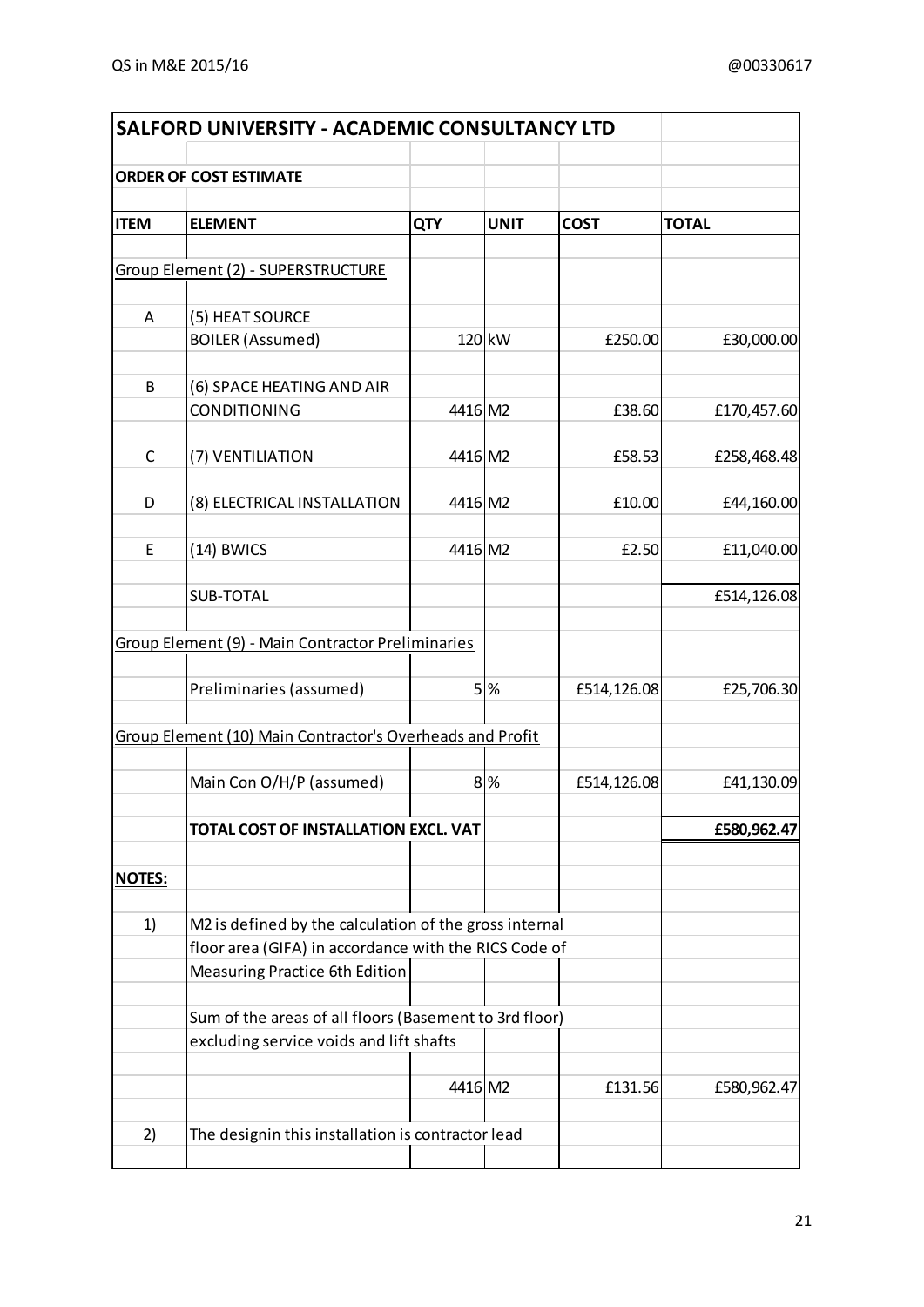## **APPENDIX 5 – Bill of Quantities Example**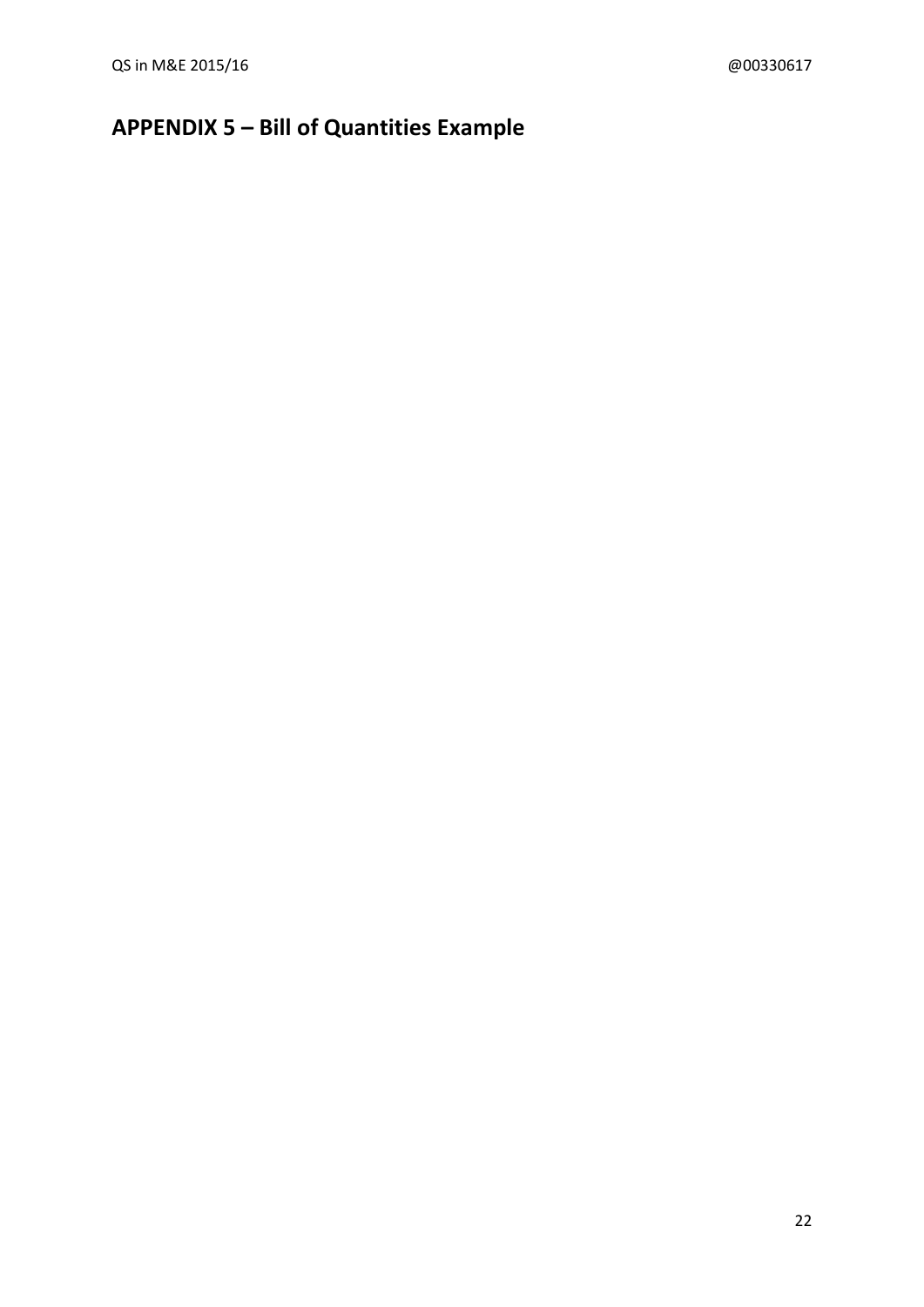$\alpha = 1/2$ 

## **SALFORD UNIVERSITY - ACADEMIC CONSULTANCY LTD**

#### **Charles Mitchell**

## **(38) Mechanical Services Student Number @00330617**

|    |                                                                                                              | Quantity       | Unit      | Rate     | total €     |
|----|--------------------------------------------------------------------------------------------------------------|----------------|-----------|----------|-------------|
|    |                                                                                                              |                |           |          |             |
|    | <b>Primary Equipment</b>                                                                                     |                |           |          |             |
| A  | Modular Boiler unit; located in basement (Store 1)                                                           |                |           |          |             |
|    | Fleet Vertical - Three-High F40V-120, A-rated efficiency,                                                    |                |           |          |             |
|    | load 50/30C 120kW, with proprietary casing on integrated                                                     |                |           |          |             |
|    |                                                                                                              |                |           |          |             |
|    | frame and anti-vibration mountings fixed to concrete slab                                                    |                |           |          |             |
|    | with M12 stainless steel bolts.                                                                              | $\mathbf{1}$   | Nr        | 32000.00 | £32,000.00  |
| B  | Offload and position of boiler                                                                               | $\mathbf{1}$   | Nr        | 250      | £250.00     |
|    | <b>Terminal Equipment and fittings</b>                                                                       |                |           |          |             |
|    | Heating                                                                                                      |                |           |          |             |
| C  |                                                                                                              |                |           |          |             |
|    | Quinn Slieve horizontal double radiator, steel, white,<br>505x1800mm, 2941 Watt at 50 degree C, mechanically |                |           |          |             |
|    | fixed to blockwork with M10 diameter stainless steel                                                         |                |           |          |             |
|    | fixings incorporating wall anchors                                                                           | 81             | Nr        | 1440.82  | £116,706.42 |
| D  | Daikin Biddle recessed air curtain, overall length 2000mm                                                    |                |           |          |             |
|    | 150mm wide, 80kW output, remote operated (hand held                                                          |                |           |          |             |
|    | unit included), fitted withing suspended ceiling void,                                                       |                |           |          |             |
|    | fixed to soffit of concrete slab above using unistrut hanger                                                 |                |           |          |             |
|    | system or equal approved.                                                                                    | $\overline{2}$ | Nr        | 6095.05  | £12,190.10  |
|    | Pipework                                                                                                     |                |           |          |             |
|    | Qualpex flexible poyehthelene pipework in risers                                                             |                |           |          |             |
| Ė  | 20mm diameter; fixed to concete walls                                                                        | 581.4          | M         | 39.66    | £23,058.32  |
| F  | 15mm diameter; fixed to concete walls                                                                        | 581.4          | M         | 36.57    | £21,261.80  |
|    | AIR HANDLING UNITS                                                                                           |                |           |          |             |
|    |                                                                                                              |                |           |          |             |
| G  | Primary Air Handling Unit - Roof mounted size, capacity                                                      |                |           |          |             |
|    | loading and rating as per the consultant engineer's                                                          |                |           |          |             |
|    | specification. Housed within a galvanised steel frame                                                        |                |           |          |             |
|    | with galvanised sheeting. Fixed on anti vibration mating<br>and secured to concrete roof slab.               | $\mathbf{1}$   |           | 33788.22 |             |
|    |                                                                                                              |                | <b>NR</b> |          | £33.788.22  |
| H. | Chiller unit - Roof mounted with size and capacity and                                                       |                |           |          |             |
|    | loading and rating as per the consultant engineer's                                                          |                |           |          |             |
|    | specification. Housed within a galvanised steel frame                                                        |                |           |          |             |
|    | with galvanised sheeting. Fixed on anti vibration mating                                                     |                |           |          |             |
|    | and secured to concrete roof slab.                                                                           | $\mathbf{1}$   | <b>NR</b> | 8750     | £8,750.00   |
|    |                                                                                                              |                |           |          |             |

To collection **E248,004.86** 

 $\mathcal{L}^{\text{max}}(\mathcal{L}^{\text{max}})$  , where  $\mathcal{L}^{\text{max}}$ 

 $\sim 10^{11}$ 

 $\mathcal{A}^{\pm}$ 

23

 $\bar{\alpha}$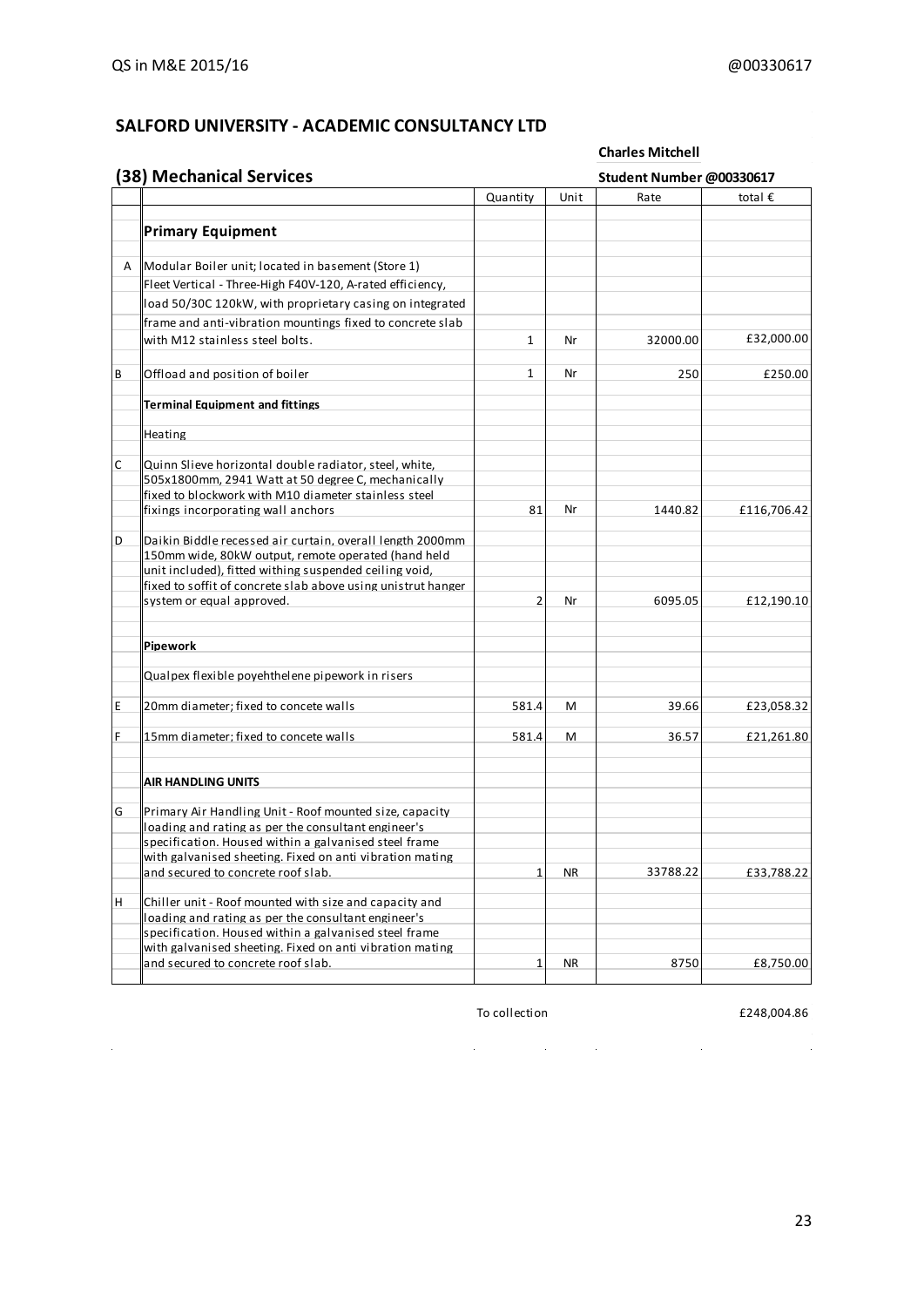## **SALFORD UNIVERSITY - ACADEMIC CONSULTANCY LTD**

**Charles Mitchell**

|    | (38) Mechanical Services                                                                                     | Student Number @00330617 |           |        |            |
|----|--------------------------------------------------------------------------------------------------------------|--------------------------|-----------|--------|------------|
|    |                                                                                                              | Quantity                 | Unit      | Rate   | total €    |
|    |                                                                                                              |                          |           |        |            |
| A  | Ceiling mounted AHU mounted in ceiling voids. Size,                                                          |                          |           |        |            |
|    | loading and rating as per the consultant engineer's                                                          |                          |           |        |            |
|    | specification. Finished flush with ceiling grid.                                                             | 56                       | <b>NR</b> | 1521   | £85,176.00 |
|    | Qualpex flexible poyehthelene pipework in risers                                                             |                          |           |        |            |
| В  | 20mm diameter; fixed to concete walls                                                                        | 524                      | M         | 39.66  | £20,781.84 |
| C  | 15mm diameter; fixed to concete walls                                                                        | 524                      | м         | 36.57  | £19,162.68 |
|    | <b>Venitlation Ducts</b>                                                                                     |                          |           |        |            |
| D  | 200x200mm rectangular sheet metal ducting as per                                                             |                          |           |        |            |
|    | Engineer's specification. Suspended in ceiling voids and                                                     |                          |           |        |            |
|    | in service risers on unistrut and hanger system or equal<br>approved                                         | 524                      | м         | 152    | £79,648.00 |
|    | <b>Duct Ancillaries</b>                                                                                      |                          |           |        |            |
|    |                                                                                                              |                          |           |        |            |
| E  | Supply and installation of 1hr fire dampers in rectangular                                                   |                          |           |        |            |
|    | ducts as per engineer's requirements                                                                         | 38                       | NR.       | 158.17 | £6,010.46  |
|    | <b>Mechanical Extracts</b>                                                                                   |                          |           |        |            |
| E  | Vent-axia T-Series ceiling mounted extract fan 310x303mm<br>Model TX6PL. Mounted in suspended ceiling as per |                          |           |        |            |
|    | manufacturers specifications                                                                                 | 20                       | <b>NR</b> | 150    | £3,000.00  |
| F. | 100mm flexible PVC ducting as specified including fittings<br>and the likes.                                 | 82                       | M         | 55     | £4,510.00  |
| G  | Testing of mechanical systems (assumed)                                                                      |                          | Item      |        | £2,000.00  |
| H. | Commissioning as per specification (assumed)                                                                 |                          | Item      |        | £2,000.00  |
| J  | Drawing Preparation (As built) (assumed)                                                                     |                          | Item      |        | £500.00    |
|    |                                                                                                              |                          |           |        |            |

To Collection **E222,788.98**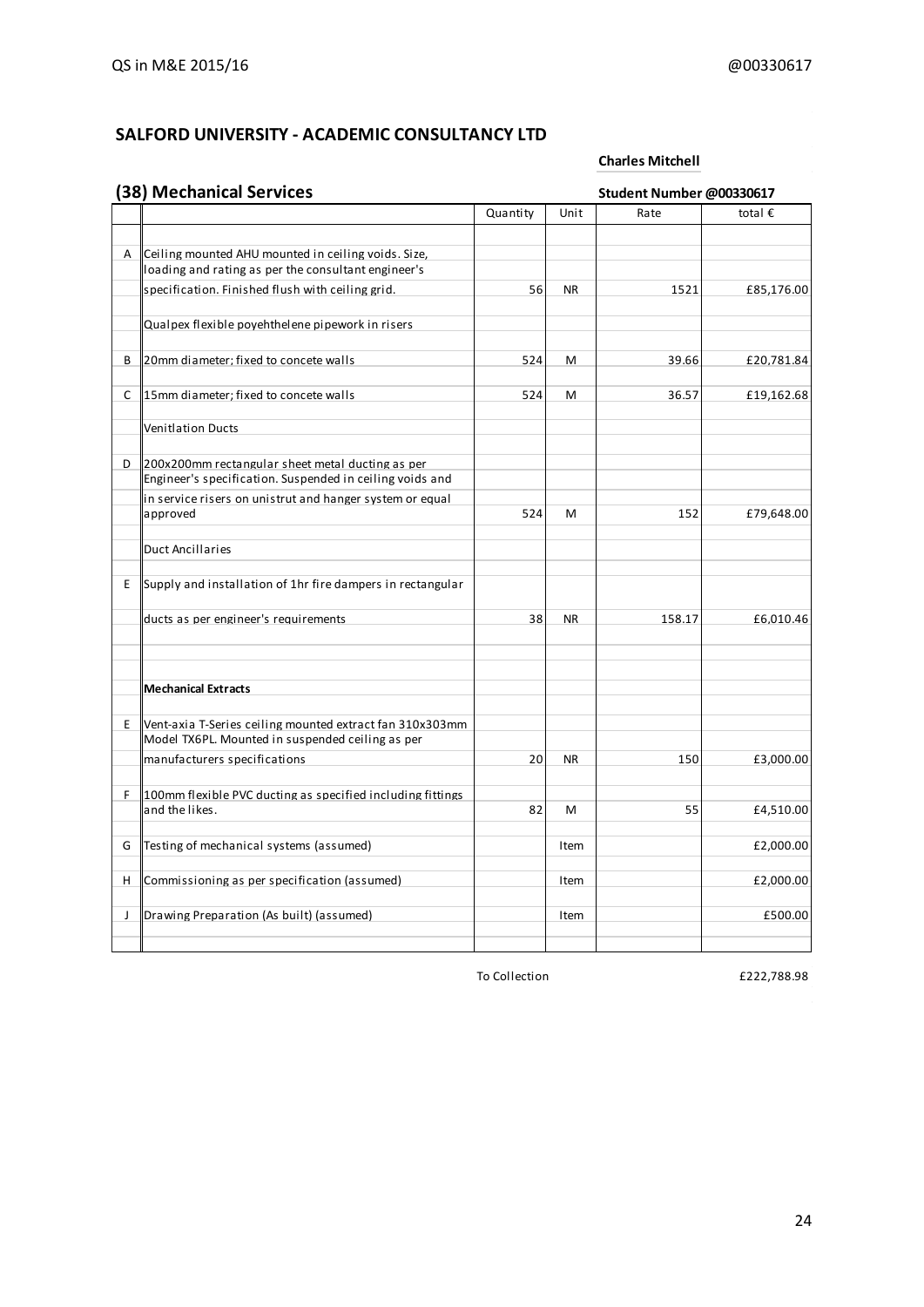## **SALFORD UNIVERSITY - ACADEMIC CONSULTANCY LTD**

### **Charles Mitchell**

| (38) Mechanical Services<br>Student Number @00330617 |          |      |      |                  |
|------------------------------------------------------|----------|------|------|------------------|
|                                                      | Quantity | Unit | Rate | total $\epsilon$ |
| Pg 38/1                                              |          |      |      | £248,004.86      |
|                                                      |          |      |      |                  |
| Pg 38/1                                              |          |      |      | £222,788.98      |
|                                                      |          |      |      |                  |
|                                                      |          |      |      |                  |
|                                                      |          |      |      |                  |
|                                                      |          |      |      |                  |
|                                                      |          |      |      |                  |
|                                                      |          |      |      |                  |
|                                                      |          |      |      |                  |
|                                                      |          |      |      |                  |
|                                                      |          |      |      |                  |
|                                                      |          |      |      |                  |
|                                                      |          |      |      |                  |
|                                                      |          |      |      |                  |
|                                                      |          |      |      |                  |
|                                                      |          |      |      |                  |
|                                                      |          |      |      |                  |
|                                                      |          |      |      |                  |
|                                                      |          |      |      |                  |
|                                                      |          |      |      |                  |
|                                                      |          |      |      |                  |
|                                                      |          |      |      |                  |
|                                                      |          |      |      |                  |
|                                                      |          |      |      |                  |
|                                                      |          |      |      |                  |
|                                                      |          |      |      |                  |
|                                                      |          |      |      |                  |
|                                                      |          |      |      |                  |
|                                                      |          |      |      |                  |
|                                                      |          |      |      |                  |
|                                                      |          |      |      |                  |
|                                                      |          |      |      |                  |
|                                                      |          |      |      |                  |
|                                                      |          |      |      |                  |
|                                                      |          |      |      |                  |
|                                                      |          |      |      |                  |
|                                                      |          |      |      |                  |
|                                                      |          |      |      |                  |
|                                                      |          |      |      |                  |
|                                                      |          |      |      |                  |

To Summary Page **E470,793.84**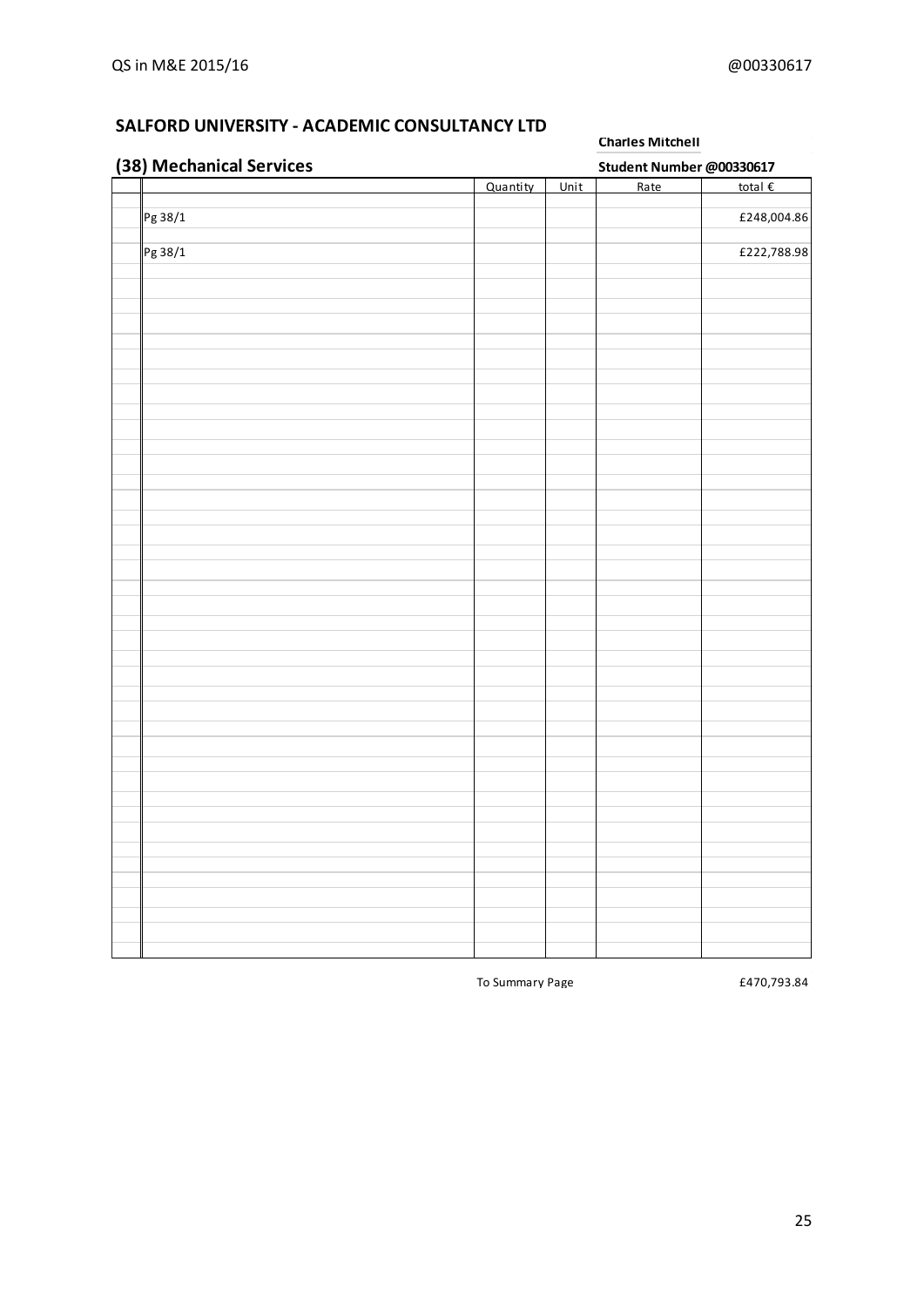## **SALFORD UNIVERSITY - ACADEMIC CONSULTANCY LTD**

**Charles Mitchell**

| (38) Mechanical Services           |          |      | Student Number @00330617 |             |
|------------------------------------|----------|------|--------------------------|-------------|
|                                    | Quantity | Unit | Rate                     | total €     |
| <b>SUMMARY PAGE</b>                |          |      |                          |             |
|                                    |          |      |                          |             |
| Preliminaries (5% assumed)         |          |      |                          | £23,939.69  |
| (38) Mechanical Services           |          |      |                          | £470,793.84 |
| (39) Electrical Services (assumed) |          |      |                          | £8,000.00   |
|                                    |          |      |                          |             |
|                                    |          |      |                          |             |
|                                    |          |      |                          |             |
|                                    |          |      |                          |             |
|                                    |          |      |                          |             |
|                                    |          |      |                          |             |
|                                    |          |      |                          |             |
|                                    |          |      |                          |             |
|                                    |          |      |                          |             |
|                                    |          |      |                          |             |
|                                    |          |      |                          |             |
|                                    |          |      |                          |             |
|                                    |          |      |                          |             |
|                                    |          |      |                          |             |
|                                    |          |      |                          |             |
| <b>TOTAL COST (Excluding VAT)</b>  |          |      |                          | £502,733.53 |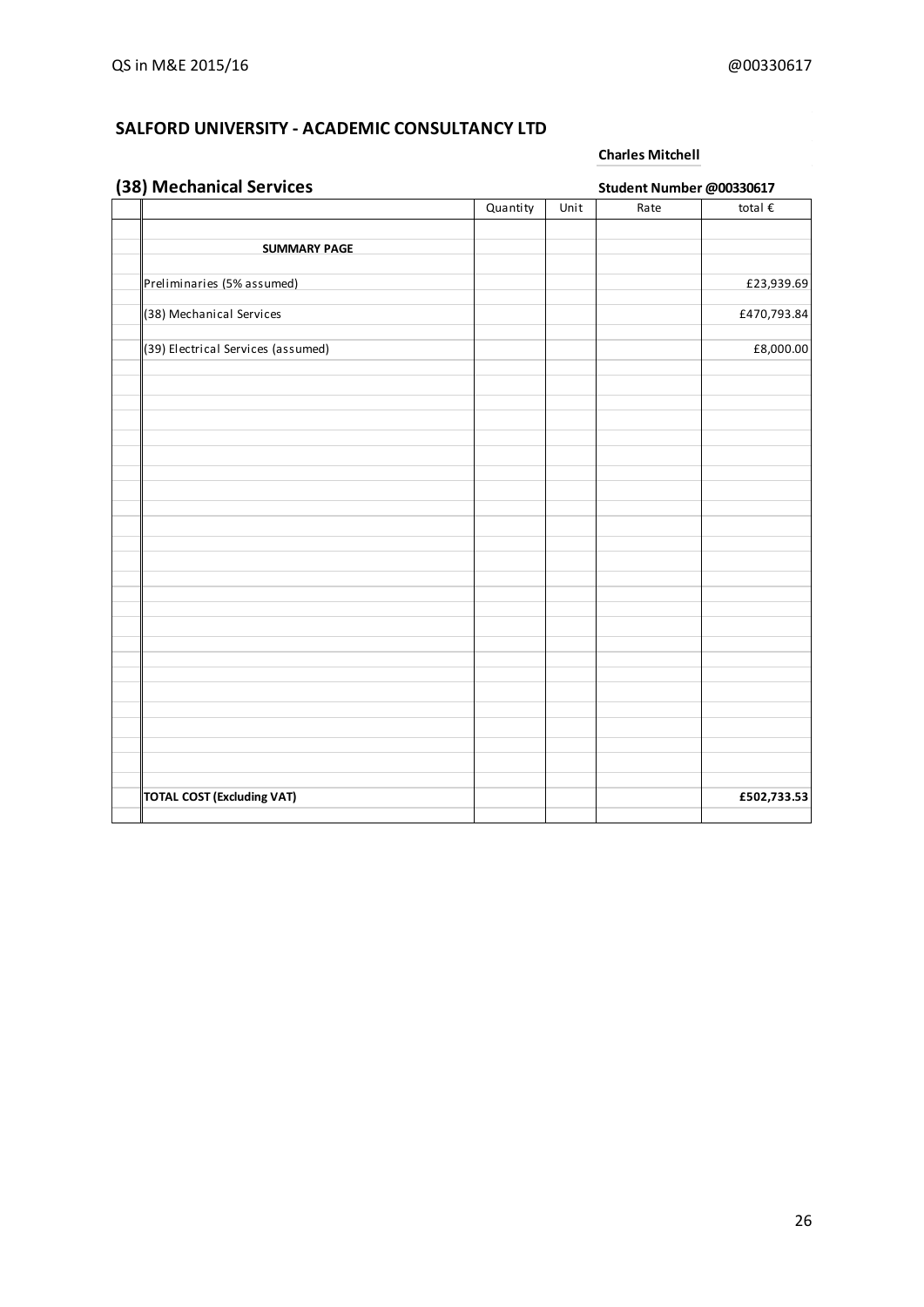## **APPENDIX 6 – Estimated Costs Examples**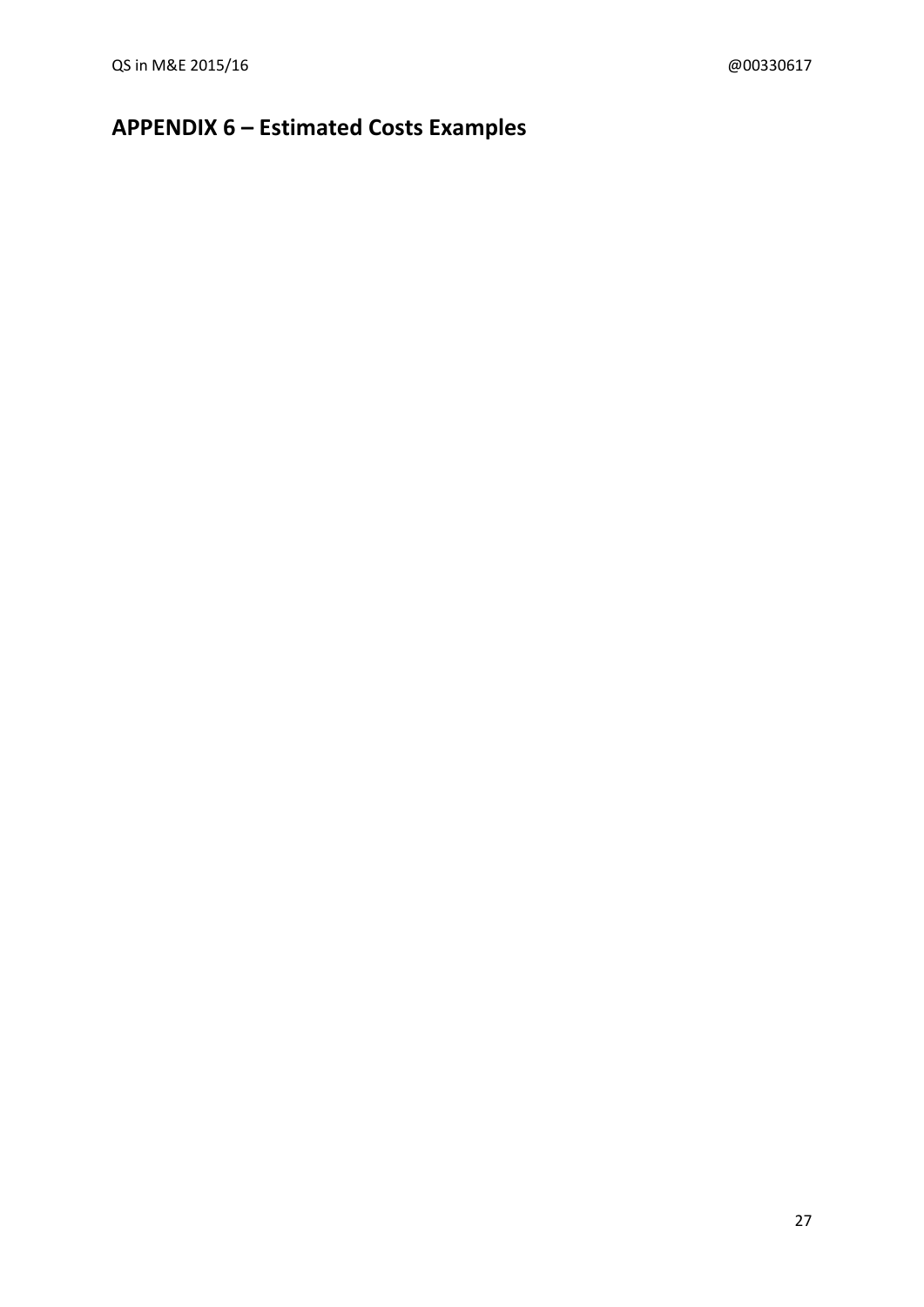| <b>EXAMPLE COSTS</b>                          |                 |               |            |              |
|-----------------------------------------------|-----------------|---------------|------------|--------------|
| SALFORD UNIVERSITY - ACADEMIC CONSULTANCY LTD |                 |               |            |              |
| <b>ITEM: 15mm diameter pipework</b>           |                 |               |            |              |
| <b>Description</b>                            | Unit Cost (£/m) | <b>Number</b> | Length (M) | <b>Total</b> |
| Pipework (Spons)                              | $2.74 + 9.12$   |               | 581        | £6,890.66    |
| Brakets fixed to walls (2 per m)              | $0.68 + 3.45$   | 1162          |            | £4,799.06    |
| 90degree elbow (male / Female)                | $1.30 + 15.47$  | 50            |            | £838.50      |
| Equal tee                                     | 33.62+20.20     | 162           |            | £8,718.84    |
|                                               |                 |               |            |              |
|                                               |                 |               |            |              |
|                                               |                 |               |            |              |
|                                               |                 |               |            |              |
|                                               |                 |               |            |              |
|                                               |                 |               |            |              |
|                                               |                 |               |            |              |
|                                               |                 |               |            |              |
| PAGE 1                                        | TO COLLECTION   |               |            | £21,247.06   |

| <b>EXAMPLE COSTS</b>                          |                 |               |            |              |
|-----------------------------------------------|-----------------|---------------|------------|--------------|
| SALFORD UNIVERSITY - ACADEMIC CONSULTANCY LTD |                 |               |            |              |
| <b>ITEM: 20mm diameter pipework</b>           |                 |               |            |              |
| <b>Description</b>                            | Unit Cost (£/m) | <b>Number</b> | Length (M) | <b>Total</b> |
| Pipework (Spons)                              | $3.22 + 9.12$   |               | 581        | £7,169.54    |
| Brakets fixed to walls (2 per m)              | $0.76 + 3.45$   | 1162          |            | £4,892.02    |
| 90degree elbow (male / Female)                | 1.90+20.94      | 50            |            | £1,142.00    |
| Equal tee                                     | 33.62+27.10     | 162           |            | £9,836.64    |
|                                               |                 |               |            |              |
|                                               |                 |               |            |              |
|                                               |                 |               |            |              |
|                                               |                 |               |            |              |
|                                               |                 |               |            |              |
|                                               |                 |               |            |              |
|                                               |                 |               |            |              |
| PAGE <sub>2</sub>                             | TO COLLECTION   |               |            | £23,040.20   |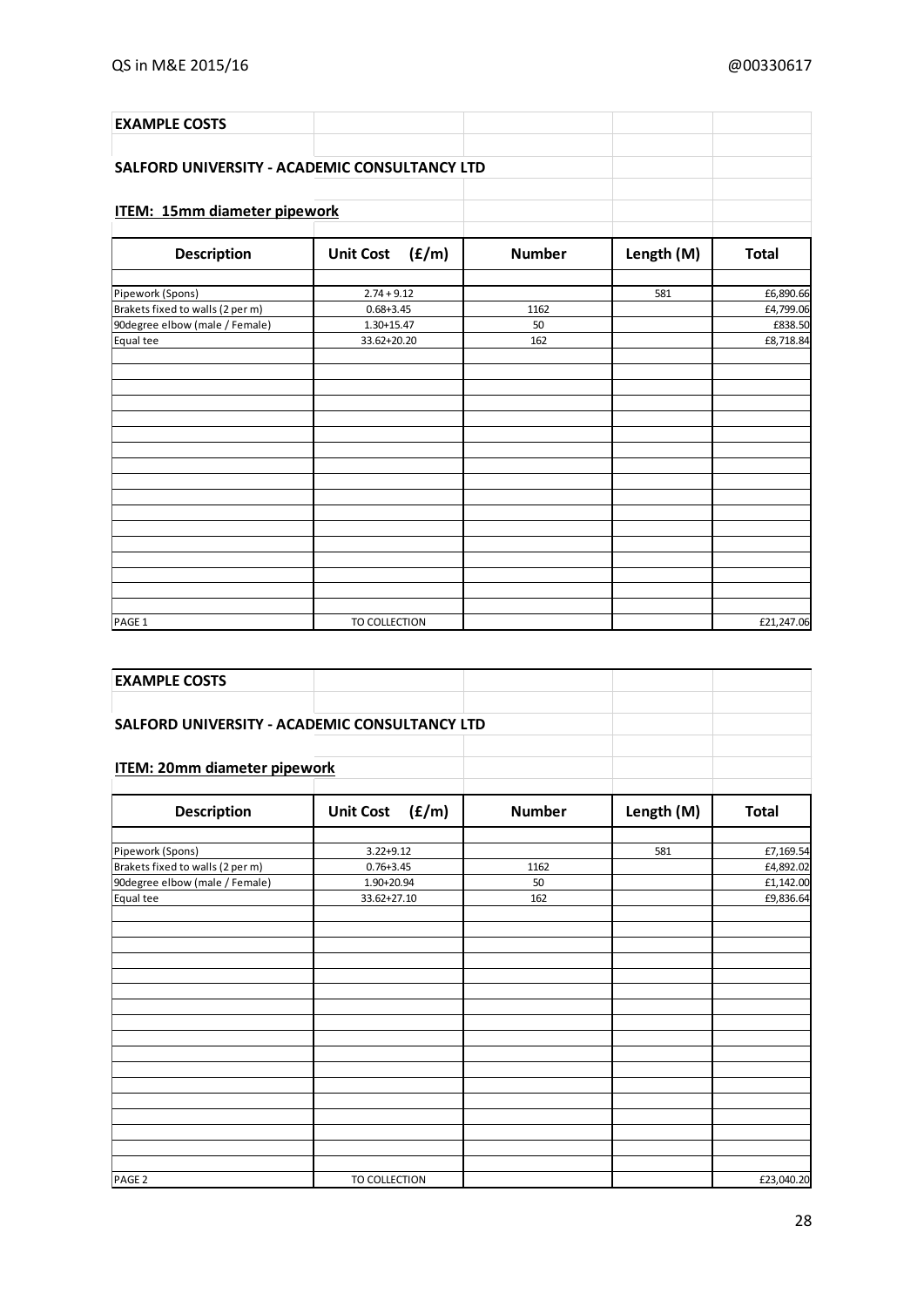| <b>EXAMPLE COSTS</b>                                                    |                  |       |               |            |              |
|-------------------------------------------------------------------------|------------------|-------|---------------|------------|--------------|
| SALFORD UNIVERSITY - ACADEMIC CONSULTANCY LTD                           |                  |       |               |            |              |
| <b>ITEM: VENTILATION DUCTS 200mm Rectangular Galvanised Sheet metal</b> |                  |       |               |            |              |
| <b>Description</b>                                                      | <b>Unit Cost</b> | (f/m) | <b>Number</b> | Length (M) | <b>Total</b> |
| 200 x 200 mm galvanised sheet metal                                     | 7.51+22.22       |       |               | 524        | £15,578.52   |
| 200mm 90deg segmented radius bends                                      | 10.50+11.24      |       | 40            |            | £869.60      |
| Unistrut supports                                                       | 53.51+10.73      |       |               | 524        | £33,661.76   |
| 200mm Branches                                                          | 20.45+22.22      |       | 30            |            | £1,280.10    |
| Insulation 1/2 hour                                                     | 43.22+24.19      |       |               | 419.2      | £28,258.27   |
|                                                                         |                  |       |               |            |              |
|                                                                         |                  |       |               |            |              |
|                                                                         |                  |       |               |            |              |
|                                                                         |                  |       |               |            |              |
|                                                                         |                  |       |               |            |              |
|                                                                         |                  |       |               |            |              |
|                                                                         |                  |       |               |            |              |
|                                                                         |                  |       |               |            |              |
|                                                                         |                  |       |               |            |              |
| PAGE <sub>3</sub>                                                       | TO COLLECTION    |       |               |            | £79,648.25   |

| <b>EXAMPLE COSTS</b>                                                                               |                   |       |                |            |              |
|----------------------------------------------------------------------------------------------------|-------------------|-------|----------------|------------|--------------|
| SALFORD UNIVERSITY - ACADEMIC CONSULTANCY LTD<br>ITEM: Air Handling Unit (roof mounted) 10m3@700Pa |                   |       |                |            |              |
| <b>Description</b>                                                                                 | <b>Unit Cost</b>  | (f/m) | <b>Number</b>  | Length (M) | <b>Total</b> |
| AHU                                                                                                | 17,083.33+2463.84 |       | $\mathbf{1}$   |            | £19,547.17   |
| E/O inlet and discharge attenuators                                                                | 5,432.26+320.20   |       | $\overline{2}$ |            | £11,504.92   |
| Extra for external location                                                                        | 2736.13+0.00      |       | $\mathbf{1}$   |            | £2,736.13    |
|                                                                                                    |                   |       |                |            |              |
|                                                                                                    |                   |       |                |            |              |
|                                                                                                    |                   |       |                |            |              |
|                                                                                                    |                   |       |                |            |              |
| PAGE 4                                                                                             | TO COLLECTION     |       |                |            | £33,788.22   |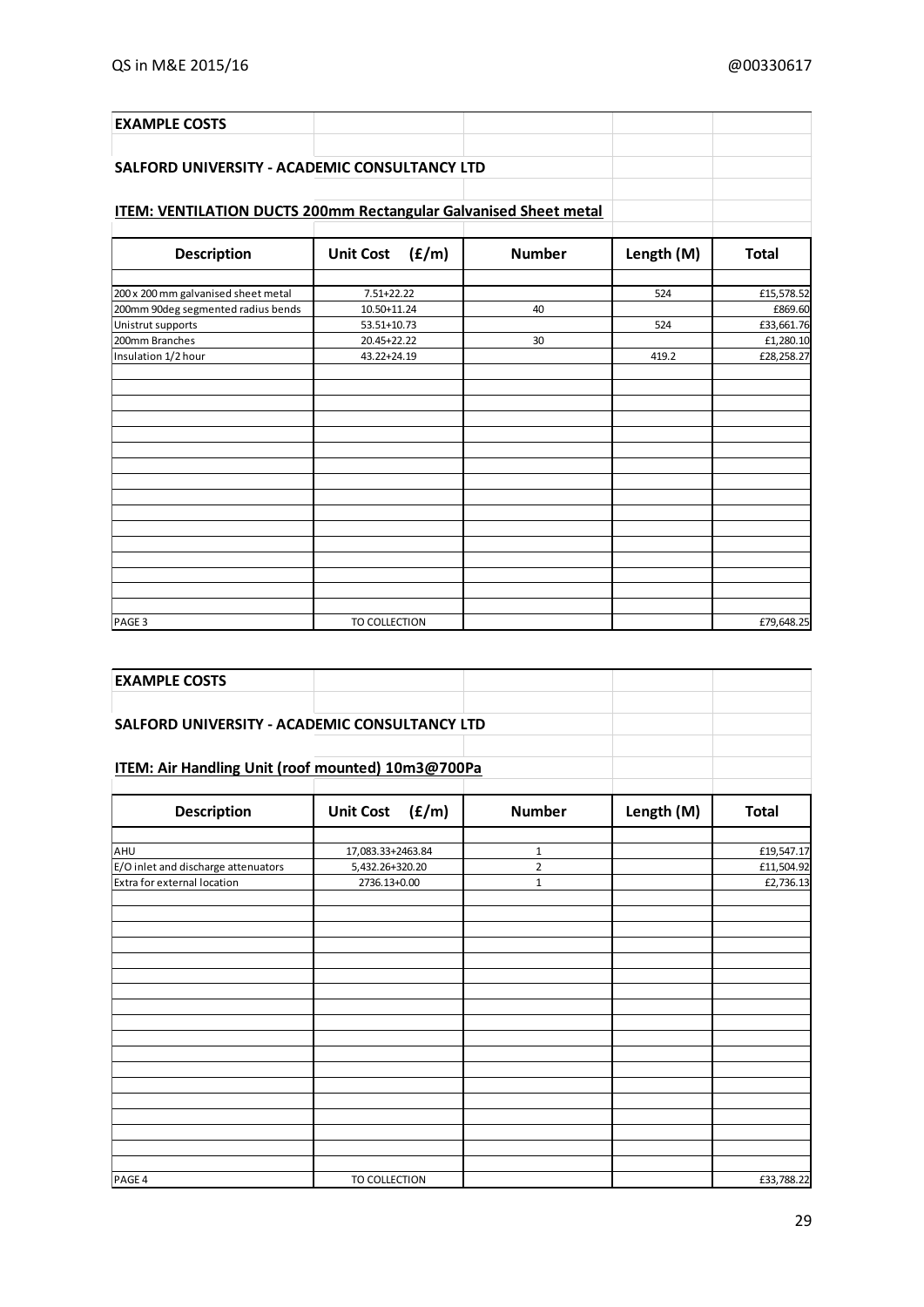| <b>EXAMPLE COSTS</b>                             |                           |               |            |              |
|--------------------------------------------------|---------------------------|---------------|------------|--------------|
| SALFORD UNIVERSITY - ACADEMIC CONSULTANCY LTD    |                           |               |            |              |
| <b>ITEM: Air Handling Unit (ceiling mounted)</b> |                           |               |            |              |
| Description                                      | <b>Unit Cost</b><br>(f/m) | <b>Number</b> | Length (M) | <b>Total</b> |
| Ceiling mounted AHU                              | 1166.13+98.55             | 56            |            | £70,822.08   |
| DCC Control pack                                 | 207.24+49.28              | 56            |            | £14,365.12   |
|                                                  |                           |               |            |              |
|                                                  |                           |               |            |              |
|                                                  |                           |               |            |              |
|                                                  |                           |               |            |              |
|                                                  |                           |               |            |              |
|                                                  |                           |               |            |              |
|                                                  |                           |               |            |              |
|                                                  |                           |               |            |              |
| PAGE 5                                           | TO COLLECTION             |               |            | £85,187.20   |

| <b>EXAMPLE COSTS</b>                          |                 |                |            |              |
|-----------------------------------------------|-----------------|----------------|------------|--------------|
| SALFORD UNIVERSITY - ACADEMIC CONSULTANCY LTD |                 |                |            |              |
| <b>ITEM: Air Curtains</b>                     |                 |                |            |              |
| <b>Description</b>                            | Unit Cost (£/m) | <b>Number</b>  | Length (M) | <b>Total</b> |
| Air curtains 240V 2500 x 590 x 270            | 5,673.73+421.32 | $\overline{2}$ |            | £12,190.10   |
|                                               |                 |                |            |              |
|                                               |                 |                |            |              |
|                                               |                 |                |            |              |
|                                               |                 |                |            |              |
|                                               |                 |                |            |              |
|                                               |                 |                |            |              |
|                                               |                 |                |            |              |
|                                               |                 |                |            |              |
|                                               |                 |                |            |              |
|                                               |                 |                |            |              |
|                                               |                 |                |            |              |
|                                               |                 |                |            |              |
| PAGE 6                                        | TO COLLECTION   |                |            | £12,190.10   |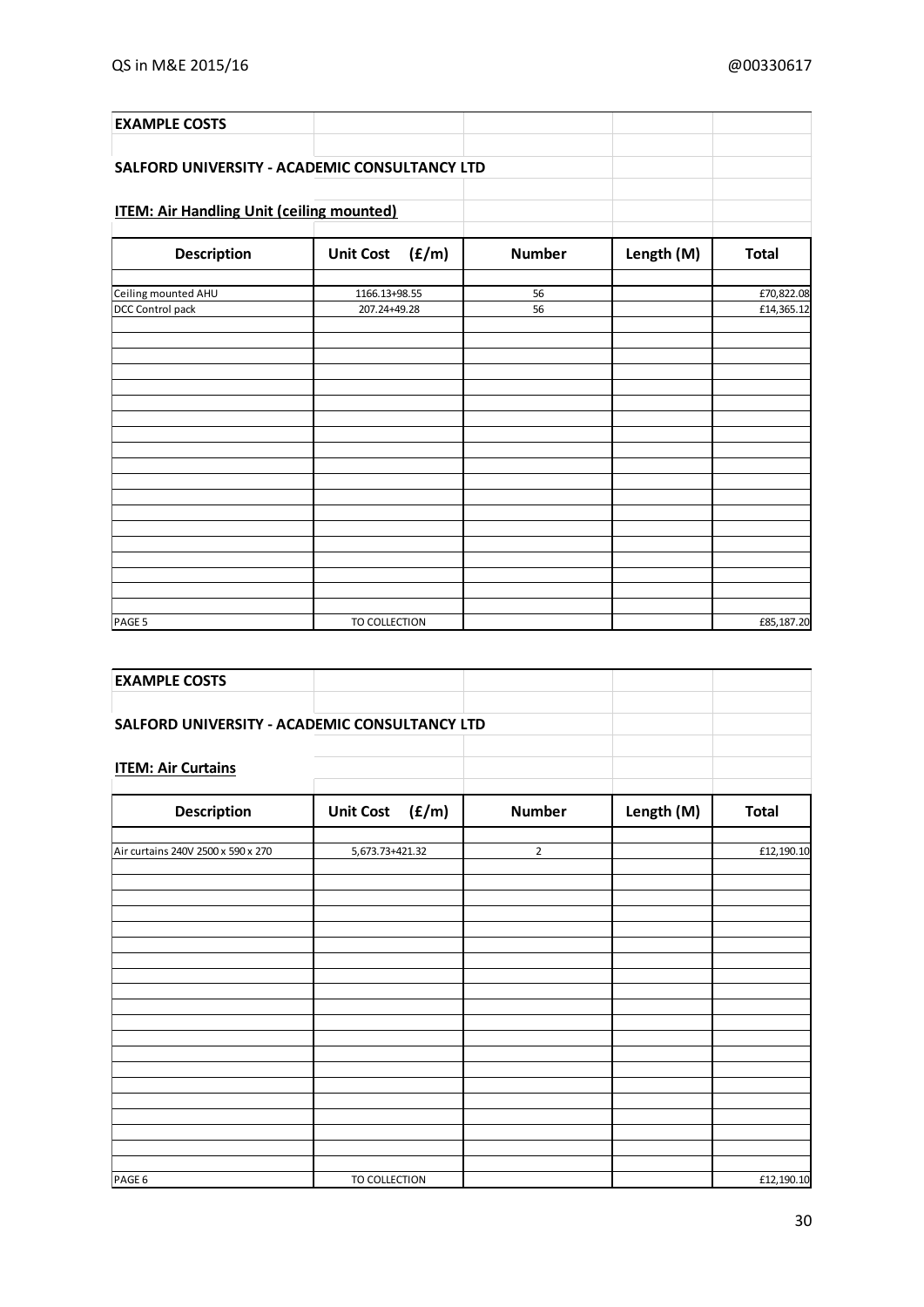| <b>EXAMPLE COSTS</b>                          |                  |       |               |            |              |
|-----------------------------------------------|------------------|-------|---------------|------------|--------------|
|                                               |                  |       |               |            |              |
| SALFORD UNIVERSITY - ACADEMIC CONSULTANCY LTD |                  |       |               |            |              |
|                                               |                  |       |               |            |              |
| <b>ITEM: RADIATORS - Twin Panel</b>           |                  |       |               |            |              |
|                                               |                  |       |               |            |              |
| <b>Description</b>                            | <b>Unit Cost</b> | (f/m) | <b>Number</b> | Length (M) | <b>Total</b> |
| Radiators (twin Panel) 500X2000mm             |                  |       |               |            |              |
| 100mm deep                                    | 1,311.64+73.18   |       | 81            |            | £112,170.42  |
| Therostatic Valves (assumed)                  | 28               |       | 162           |            | £4,536.00    |
|                                               |                  |       |               |            |              |
|                                               |                  |       |               |            |              |
|                                               |                  |       |               |            |              |
|                                               |                  |       |               |            |              |
|                                               |                  |       |               |            |              |
|                                               |                  |       |               |            |              |
|                                               |                  |       |               |            |              |
|                                               |                  |       |               |            |              |
|                                               |                  |       |               |            |              |
|                                               |                  |       |               |            |              |
|                                               |                  |       |               |            |              |
|                                               |                  |       |               |            |              |
|                                               |                  |       |               |            |              |
|                                               |                  |       |               |            |              |
|                                               |                  |       |               |            |              |
|                                               |                  |       |               |            |              |
|                                               |                  |       |               |            |              |
| PAGE 7                                        | TO COLLECTION    |       |               |            | £116,706.42  |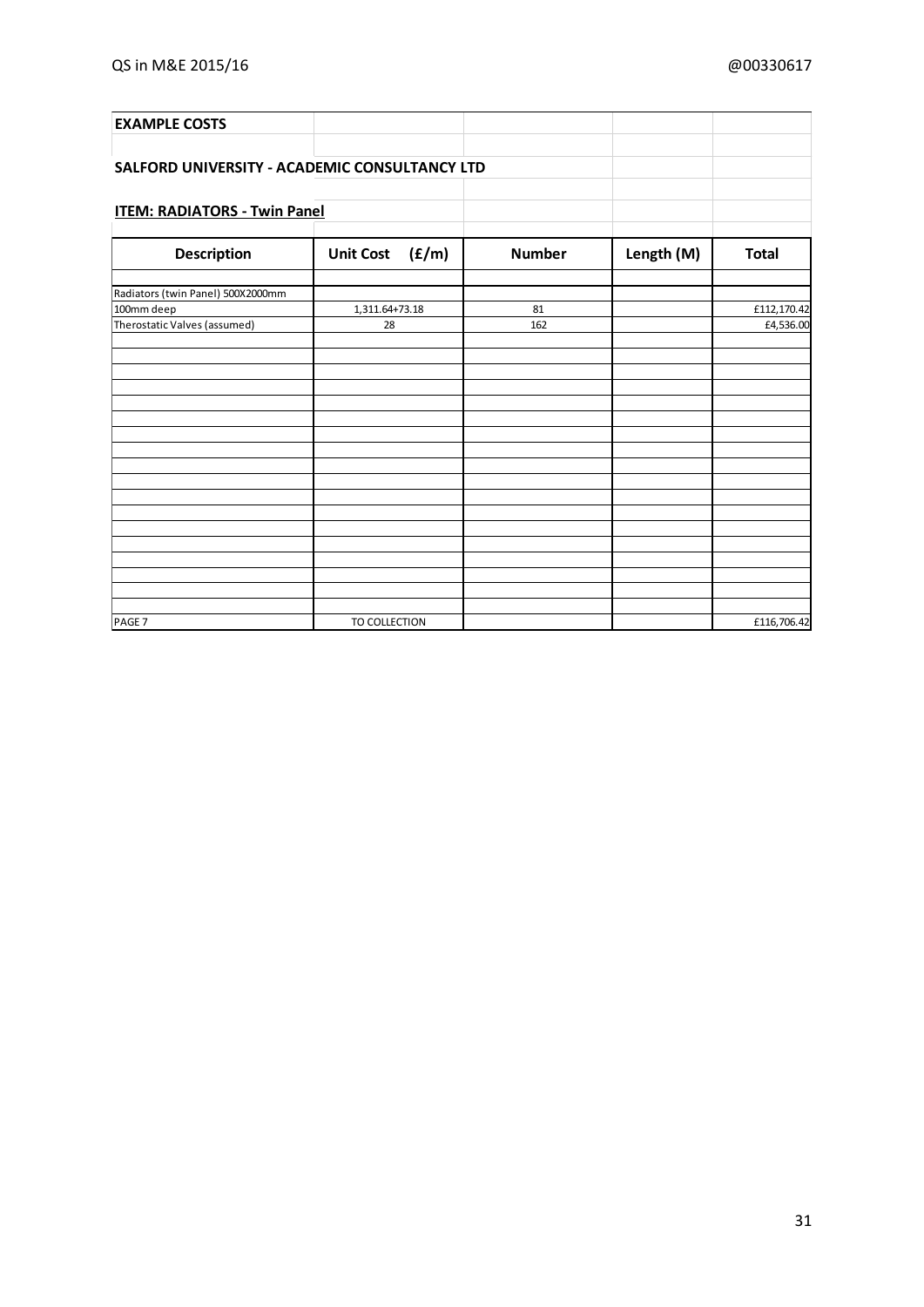## **APPENDIX 7 – Schedule of Mechanical Equipment**